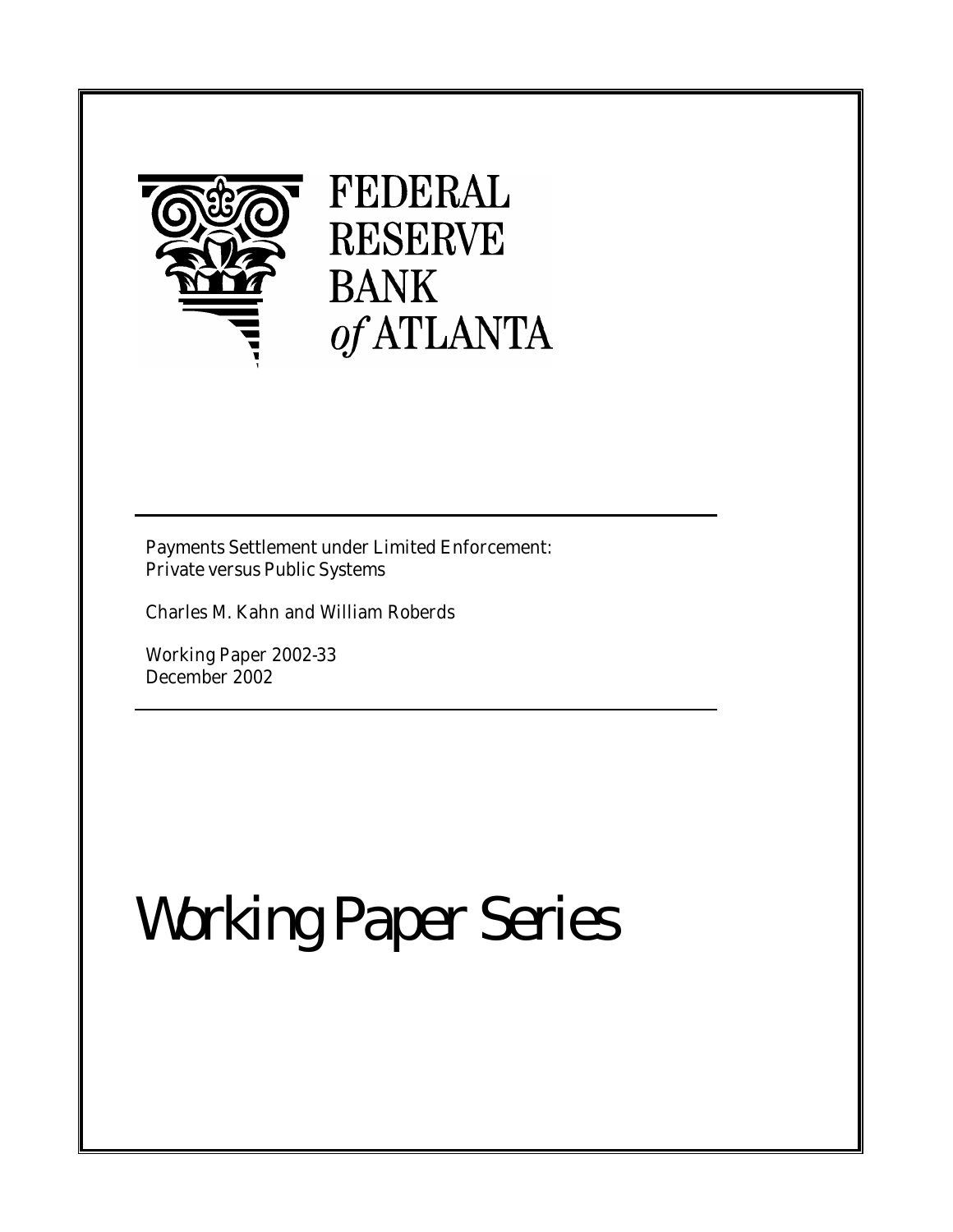Federal Reserve Bank of Atlanta Working Paper 2002-33 December 2002

## **Payments Settlement under Limited Enforcement: Private versus Public Systems**

Charles M. Kahn, Department of Finance, University of Illinois William Roberds, Research Department, Federal Reserve Bank of Atlanta

**Abstract:** What are the benefits provided by a payment system? What are the tradeoffs in public versus private payment systems and in restricted versus open payments arrangements? Modern payment systems encompass a variety of institutional designs with varying degrees of counterparty protection. We develop a framework which allows for an examination and comparison of payment systems and specification of conditions leading to their adoption. We relate these conditions to the design of present large-value payment systems (Fedwire, CHIPS, Target, etc.).

JEL classification: E400, G210

Key words: payment systems, limited enforcement, settlement risk

The views expressed here are the authors' and not necessarily those of the Federal Reserve Bank of Atlanta or the Federal Reserve System. Any remaining errors are the authors' responsibility.

Please address questions regarding content to William Roberds, Research Department, Federal Reserve Bank of Atlanta, 1000 Peachtree Street, N.E., Atlanta, Georgia 30309-4470, 404-498-8970, fax 404-498-8956, william.roberds@atl.frb.org.

The full text of Federal Reserve Bank of Atlanta working papers, including revised versions, is available on the Atlanta Fed's Web site at http://www.frbatlanta.org. Click on the "Publications" link and then "Working Papers." To receive notification about new papers, please use the on-line publications order form, or contact the Public Affairs Department, Federal Reserve Bank of Atlanta, 1000 Peachtree Street, N.E., Atlanta, Georgia 30309-4470, 404-498-8020.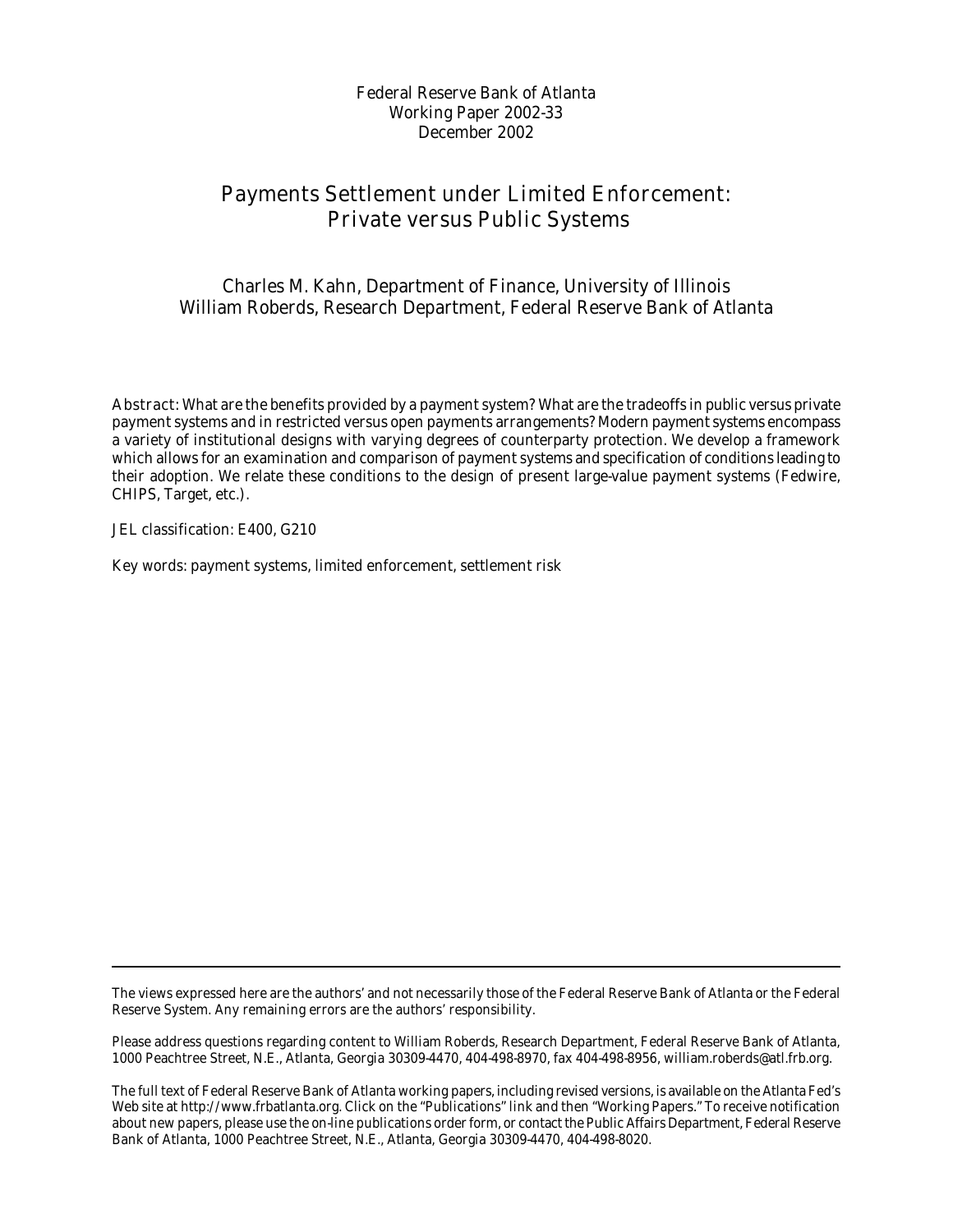#### Introduction 1

When trade is decentralized, and agents are not completely reliable, there can be temporary shortages of collateral so that spot transactions—transactions of goods against collateral—are not always possible. In such a case, payments systems become relevant, as the exchange of goods becomes temporally separated from the exchange of collateral. Payments systems become a means of economizing on the amount of collateral needed to enforce the pledges made. The world has seen a variety of payments mechanisms, under both public and private arrangements, centralized and decentralized. What are the optimal arrangements for such payments systems? This paper investigates an environment in which we can begin to address this question. We start by analyzing the development of a private arrangement for effecting payments. We consider the questions of membership in the organization, as well as requirements for monitoring and for the posting of collateral. We then consider a central bank-sponsored payments arrangement, where the central bank can exploit its taxation powers to back up its promises. We examine the advantages and disadvantages of including the central bank in the payments mechanism, and how its presence causes a system to change.

Our analysis is most relevant for the design of "large-value" or "wholesale" payments systems. Traditionally, these systems are used to settle obligations between banks, as may arise from large-value commercial transactions, the operation of "small-value" or "retail" payment systems (e.g., checks and credit cards), or from the need to settle financial market transactions. Fedwire (operated by the Federal Reserve)<sup> $\perp$ </sup> and CHIPS (operated by the New York Clearing House) are the two preeminent large-value payment systems in the U.S.<sup>2</sup> Largevalue payment systems typically have a hierarchical structure. At the core of these systems is either a single institution (a central bank in the case of Fedwire and similar systems) or a relatively small group of institutions (as in the case of CHIPS) with special settlement privileges. A second level of the hierarchy has institutions which may access the system, but with restrictions on access such as position limits or additional collateral requirements. At the bottom of the hierarchy are institutions who are not members of the system or are customers of member institutions, both of whom clear and settle payments through member institutions. A principal focus of our analysis will be to understand the purpose of this hierarchical structure.

In ordinary circumstances the operation of public and private payment systems is, at a practical level, much the same. There are, however, some notable differences in the legal and institutional underpinnings of public versus private arrangements. These distinctions, largely inconsequential during normal times,

 $^1$  We use the term "Fedwire" to refer to all Federal Reserve large-value payment services, including both Fedwire and net settlement.

<sup>&</sup>lt;sup>2</sup> See, for example, U.S. General Accounting Office  $(2002)$  for a description of Fedwire and CHIPS. The value of payments passing through these systems is considerable: average daily payments for 2001 were \$1.2 trillion for CHIPS and \$1.7 trillion for Fedwire. Other notable large-value systems include Target (Euro area, 2001 average daily payments of about \$1.3 trillion) and BOJ-Net (Japan, 2001 average daily payments of about \$520 billion).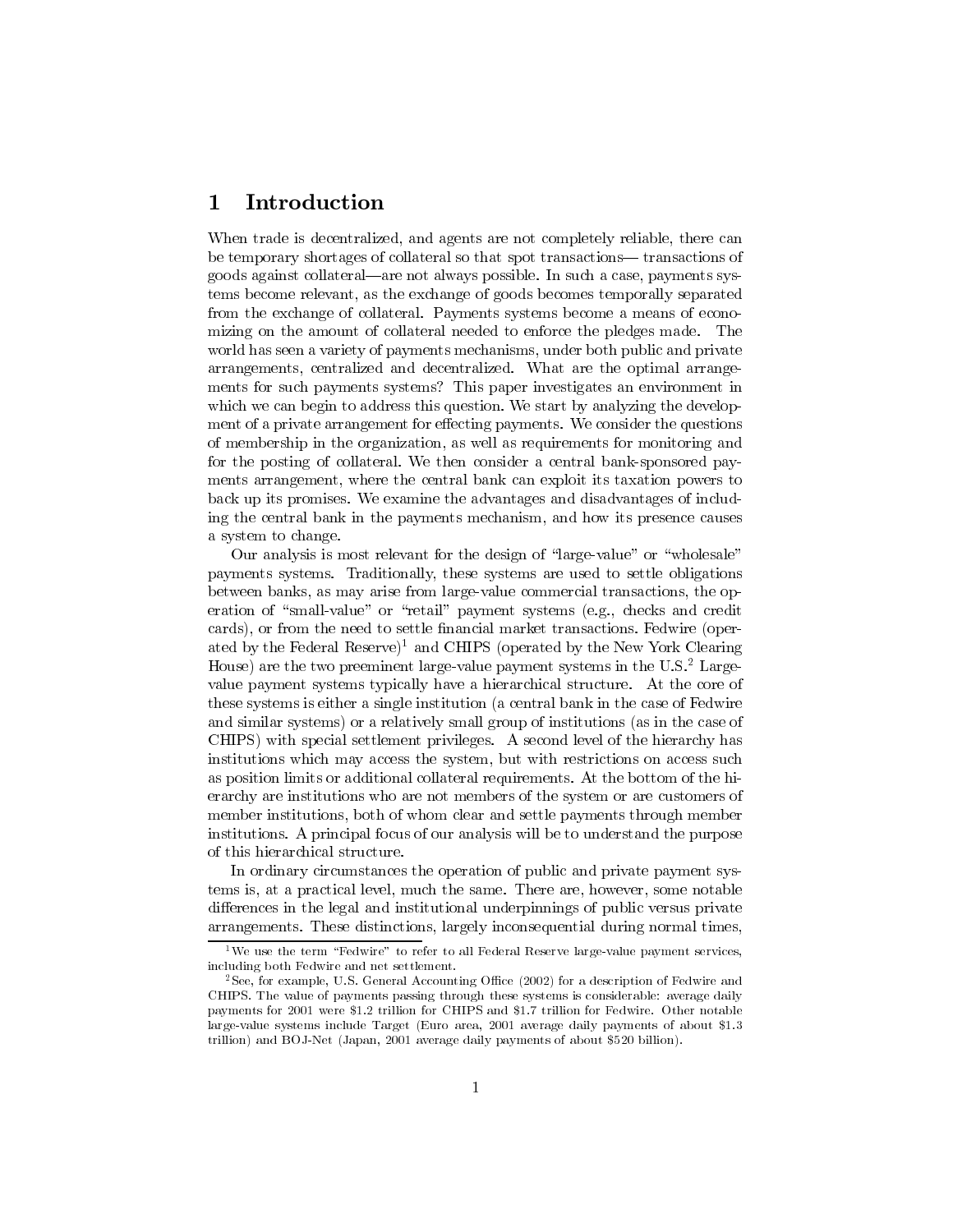can give rise to critical distinctions in the functionality of the two types of system during times of duress. The first such distinction is in the area of "finality." A funds transfer over a public system typically represents an unconditional transfer of a claim on a central bank. As such, it unconditionally discharges an obligation, whereas a transfer of funds over a private system may not. For example, in the U.S. a funds transfer over the Fedwire system automatically and immediately becomes a liability of the Federal Reserve, and is virtually always final. Payments made over private systems may not carry the same degree of finality. $3$ 

A second distinction between public and private systems can arise in the area of credit policy. Intraday credit is an essential component of many largevalue payment systems. The demand for such credit largely arises from payment system participants' inability to coordinate incoming and outgoing payments.<sup>4</sup> Both private and public payment systems may grant intraday credit, and in both types of systems, credit risk is commonly controlled through such devices as position limits, monitoring (e.g. bank supervision), and collateral requirements. Membership in a public payment system, however, necessarily carries with it a form of "credit insurance" that has no analog in a private system: that is, while a central bank may limit the availability of intraday credit during normal times, it cannot credibly commit to withhold credit during times of duress. In a crisis, a central bank will always be tempted to enable the settlement of ex post welfare-improving trades.<sup>5</sup> This can lead to the central bank granting credit in circumstances where, during normal times, the granting of such credit would lead to unacceptable level of credit exposure.

In our analysis of private payments arrangements, we consider the effects of three devices in the enforcement of settlement obligations: netting, monitoring, and collateral. For cost of monitoring sufficiently low, we show that these devices should be applied in roughly in that order. Netting alone will be adequate if all counterparties are known to be sufficiently reliable. If some of the counterparties involved may be too undependable, monitoring of these counterparties-enforced by a requirement that they settle through a more re-

 $3$  In the U.S., the finality of funds transfers over private large-value systems is governed by Article 4a of the Uniform Commercial Code (UCC). UCC 4a says, in effect, that a payment becomes final as soon as the recipient's bank (or the recipient, if the recipient is a bank) accepts a payment instruction from the large-value payment system. In practice, such payments are virtually always accepted. Nonetheless, the recipient (or recipient's bank) retains the option to refuse such payments.

The finality rules contained in UCC 4a are of course, somewhat specific to the U.S. legal system. What is relevant for our analysis is not the finality rules themselves, but the existence of the underlying (primarily credit) risks that these rules seek to allocate.

<sup>&</sup>lt;sup>4</sup> For example, McAndrews and Rajan (2000) and Coleman (2002) show that payments over Fedwire tend to peak late in the day; a lack of coordination between incoming and outgoing payments is one reason commonly given for this pattern. A number of theoretical models beginning with Freeman (1996) address this lack of coordination and available remedies. See Zhou (2000) for a survey of this literature.

 $5$  The theory behind such temptation is laid out by Rochet and Tirole (1996). See also McAndrews and Potter (2002) for a description of the Fed's liquidity provision in the wake of the  $9/11$  shock.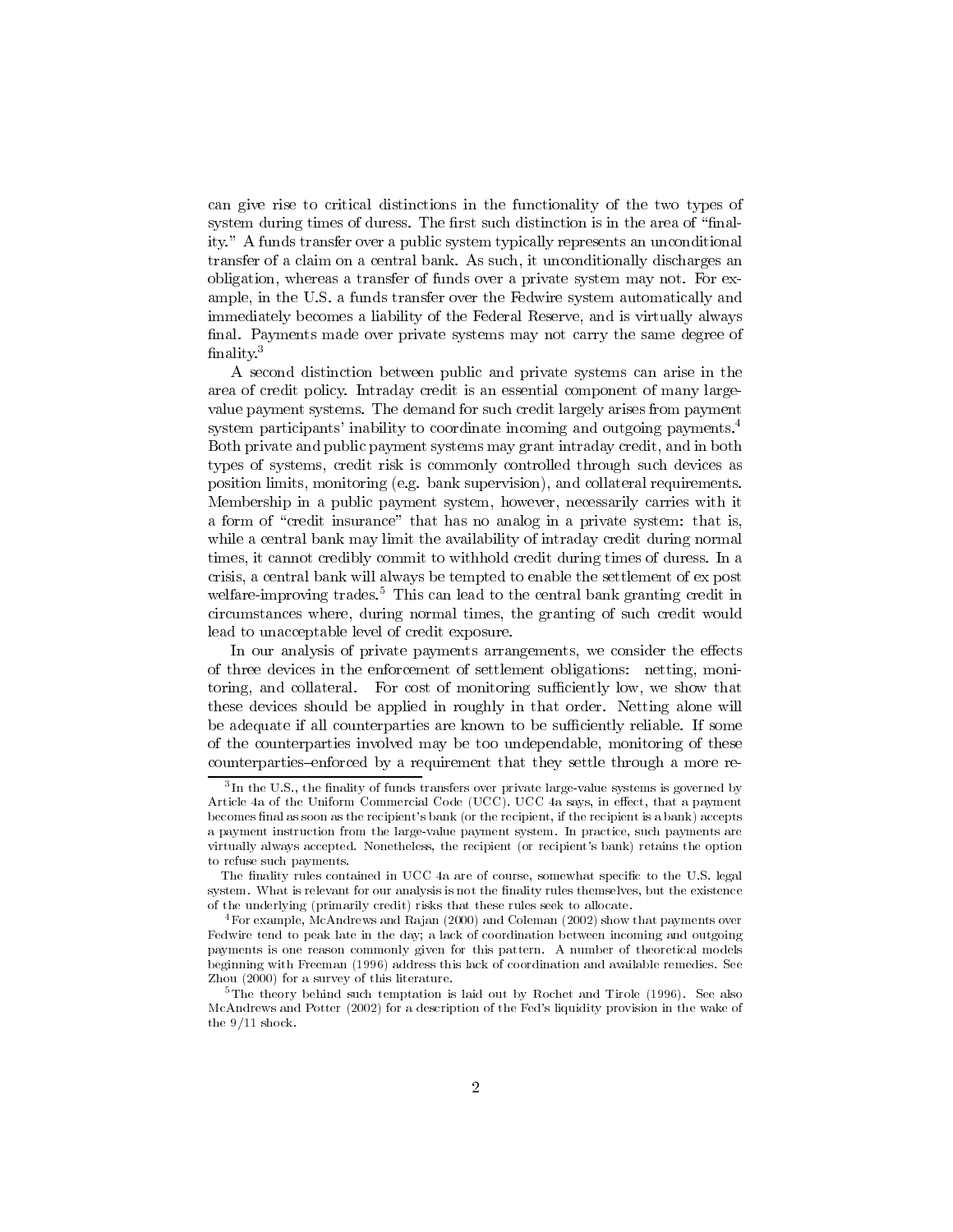liable agent-may be necessary. For still less reliable counterparties, posting of collateral will be necessary to ensure settlement.

In most situations these three devices, when combined with sufficient availability of collateral, will enable agents to organize trade efficiently. But as emphasized by Kocherlakota (2001), the efficacy of these devices is ultimately tied to the value of the collateral good. If there is a downward shock to collateral value, then trade will break down even under net settlement, because net settlement provides no inducement to deliver goods when there is no incentive to pay for goods received. Settlement on the books of a central bank, by contrast, always provides an incentive to deliver, because the value offered in exchange does not derive from the value of collateral, but instead the taxation powers of the government. As long as the central bank makes credit freely available (and ex post, the central bank will have an incentive to grant such credit), confidence in the value of central bank liabilities will be sufficient to sustain trade. And to the extent that obligations incurred by payment system participants are offsetting, the central bank in equilibrium bears no loss.

The liquidity provided by public payment systems has a downside, however. Although confidence in the liabilities of the central bank can sustain trade during crises, that same confidence can undermine the incentives of payment system participants for mutual monitoring. This is of concern if one believes the public sector is worse at monitoring, or is less inclined to act upon the basis of information received. As a result, this disadvantage must be given due weight in the consideration of the relative merits of public versus private systems.

#### $\boldsymbol{2}$ Literature survey

Central to the analysis below is the notion of delegated monitoring (Diamond 1984), specifically the delegation of monitoring within a payment system. The study of strategic interactions that may arise between monitoring incentives on the one hand, and the settlement of outstanding obligations on the other, was introduced by Rochet and Tirole (1996) [RT], and has been extended by Fujiki, Green, and Yamazaki (1999) [FGY]. RT show how a central bank's "too-bigto-fail" (TBTF) policy may dilute banks' incentives to monitor their exposures with other banks, including those that may arise in a payments context. FGY, by contrast, are concerned with providing a more fundamental justification for public sector involvement in the payment system. To this end they show that such involvement can be seen as a feature of (generalized) core allocations in an economy that incorporates private information and other trading fractions. Our approach is generally closer to that of RT in the sense that we will take certain aspects of public sector involvement in large-value payment systems (including TBTF) as parametric; we then consider potential interactions of such involvement with monitoring incentives. Details of the model environment are closer to FGY, however, in the sense that monitored information may be conveyed by explicit reports, and does not have to be inferred from observed behavior.

Another crucial element of our analysis is the notion that limited enforce-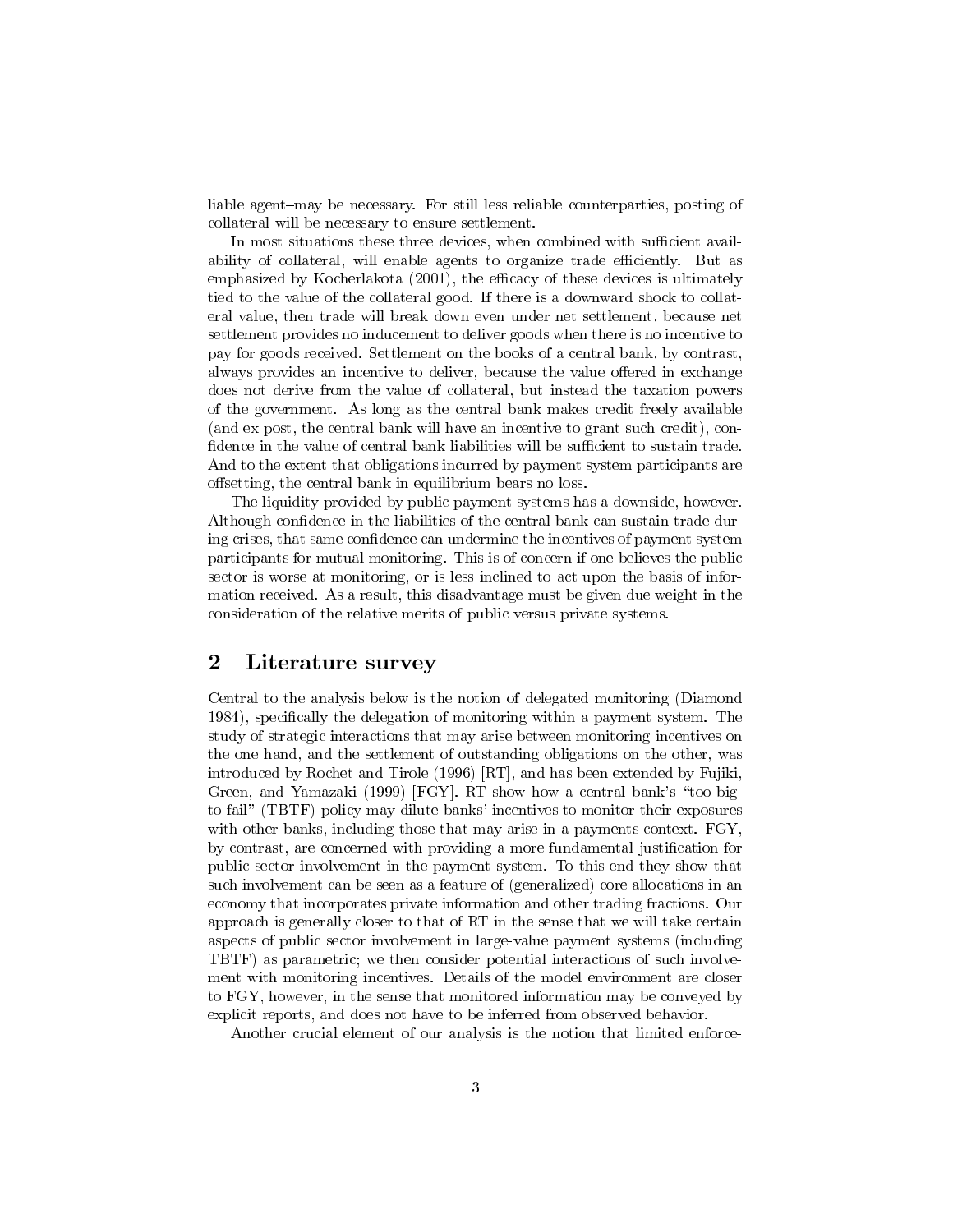ment frictions can sometimes be overcome by substituting public obligations for private ones. This idea is by now a very familiar one, following such papers as Woodford (1990), Holmström and Tirole (1998), Kocherlakota (2001), and Köppl and MacGee (2001). What is different below is that we explore how such substitution may relate to the efficacy of other devices for overcoming limited enforcement, as are commonly employed in large-value payment systems.

By virtue of its subject matter, our paper is also connected to many other papers in the burgeoning literature on the design of payments systems. Two of the most relevant papers are Freixas, Parigi, and Rochet (2000) [FPR] and Holthausen and Rønde  $(2002)$  HR. FPR analyze the interplay between patterns of settlement obligations, their associated potential for creating "systemic risk" scenarios, and the efficacy of various policy interventions designed to prevent the spread of systemic risk. Our setup is similar in the sense that certain alignments of preference shocks (and their resulting settlement obligations) can give rise to scenarios with an elevated potential for settlement failures. The focus of our analysis is somewhat different, however, as we are less concerned with the desirability of public sector bailouts per se, but instead on how the potential for bailouts may interact with other means for lessening settlement risk, particularly restrictions on full-fledged membership in payment systems.

HR also look at issues of membership in large-value payment systems that utilize net settlement. They show that under limited liability, there exists an incentive for overly broad membership in these systems, since member institutions may not internalize the costs of potential settlement failures. Nonetheless decisions on membership in these systems may best be left up to the private sector, if the private sector enjoys a significant informational advantage over regulators. Our analysis provides a somewhat complementary result (Corollary 16 below), i.e., if the private sector has an informational advantage over regulators, this advantage may best be exploited by restricting access to public settlement systems.

#### 3 The model

There are three time periods  $0, 1,$  and  $2$ ; agents establish a payments system in period 0, trade in period 1, and settle and consume in period 2. There are a large and equal number of agents of three types:  $A, B,$  and  $C$  (Below we will sometimes use A to mean "an agent of type  $A$ ," etc.). We will regard these agents as centralized during periods 0 and 2, but separated on different "islands" during the trade period. Conceptually, it is most natural to imagine that each trader is a two-agent household, and that at the trading round the two agents separate, one meeting with an agent of each of the other two potential counterparties. Each agent is also a potential member of various types of payment arrangements, which will be described in more detail below.

There are four goods: an indivisible endowment good unique to each type (goods A, B, and C) and a collateralizable, numeraire good. Each agent is endowed with one unit of his type's good (collectively known as "eponymous"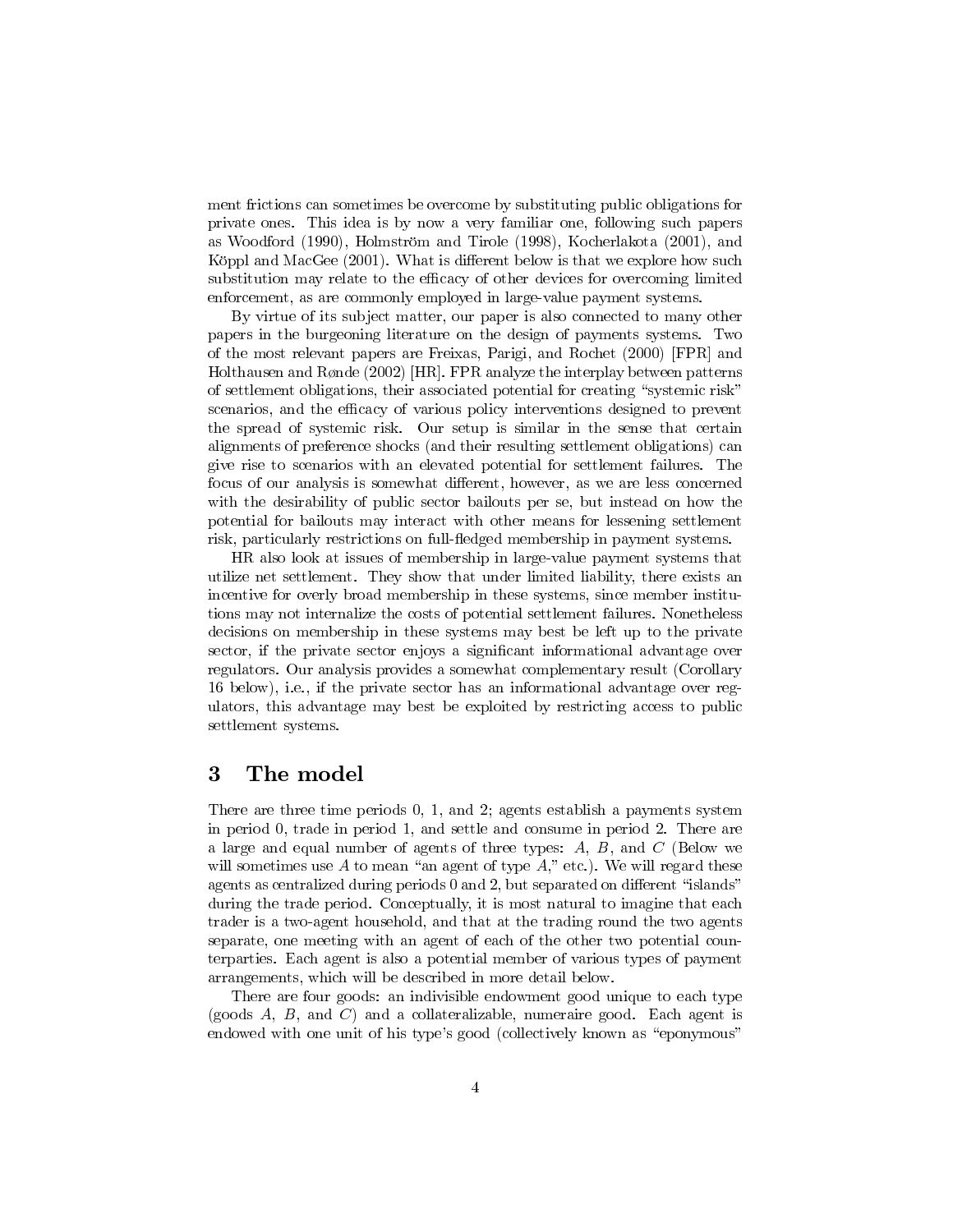$\left(\text{goods}\right)$  and L units of the numeraire good.

The numeraire will always be a desirable consumption good for all agents. The endowment of the numeraire good can only be shipped to another agent in period 2. Each of the eponymous goods is also a potential consumption good. Agents' preferences over these goods are determined by preference shocks whose structure we describe below. The eponymous goods can only be shipped to another agent in period 1. Goods differ in terms of their "attachability." Specifically, only the numeraire good may be attached by another agent, and then only if it has been placed in a special collateral facility. Placement of collateral within the facility incurs the cost of a fraction  $\lambda$  of the good stored as collateral.<sup>6</sup>

The economy is subject to shocks  $(D, E, F)$ , where D, E, and F are independent. The triple  $D = (D^A, D^B, D^C)$  determines the costs of default for agents of types  $A, B$ , and  $C$ , respectively, where this cost is measured in equivalent units of the numeraire. The individual components  $D^i \in \{D_L, D_H\}$  where  $D_H \gg D_L = 0$ . An agent whose cost is  $D_H(D_L)$  is said to be "reliable" ("unreliable"). The probability that an agent has a high default cost is known as his "reliability."

The shock  $E \in \{0,1\}$  determines the "orientation" of agents' preferences. When  $E = 0$ , the orientation is "counterclockwise": a type A will want to consume type  $B$ 's endowment good, type  $C$  will want to consume type  $A$ 's endowment good, and type B will sometimes want to consume type  $C$ 's endowment good. When  $E = 1$  (as occurs with probability  $e, 0 < e < 1$ ), the orientation is "clockwise": type B wants to consume type  $A$ 's endowment good, type  $C$  wants to consume type  $B$ 's endowment good, and type  $A$  sometimes wants to consume type  $C$ 's endowment good.

The shock  $F \in \{0,1\}$  determines, for a given orientation, whether another type agent  $(B$  under counterclockwise orientation,  $A$  under clockwise orientation) wants to consume C's endowment good (in which case  $F = 1$ , and there is "balanced demand") or not  $(F = 0)$ , and there is "unbalanced demand"). The probability of balanced demand is given by  $f$ . Absent monitoring, the realization of the preference shock  $F$  is private to to the type  $C$  agents. See Figure 1 for an illustration of agents' preferences under various realizations of shocks  $E$ and  $F<sup>7</sup>$ 

The probability distribution of the shocks D depends on the "state of the economy," which is publicly revealed in period 0. If there is a panic (as occurs with probability  $1 - n$ , then all agents are known to be unreliable. During normal times (which occur with probability  $n$ ) types A and B have default costs equal to  $D_H$  with probability one—i.e., A and B are known to be reliable.

 $6$ Think of this as a simple production process for generating collateral. Many papers have dealt with the benefits of collateral in allowing trade to occur between unreliable parties. This paper will focus on collateral as the expensive alternative to other payments arrangements.

<sup>&</sup>lt;sup>7</sup> Clearly it is possible to construct models with more types of agents and more complex patterns of payments; see, e.g., Freixas, Parigi, and Rochet (2000). What is important for our setup is that some risky agents sometimes desire to make payments that are not always offset by incoming payments by other agents.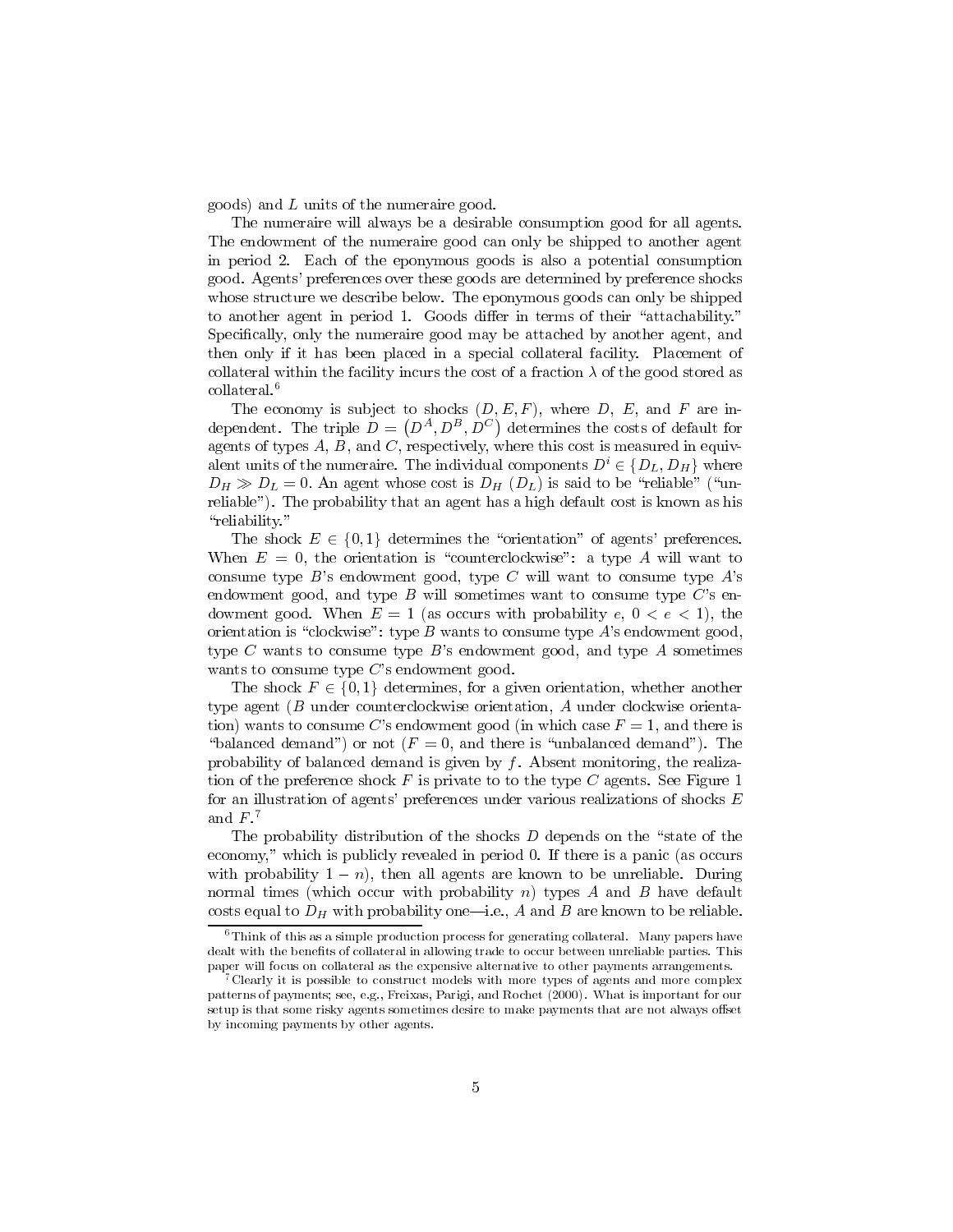

Figure 1: The flow of eponymous goods

Type C is reliable with probability  $r^C$ . Type C's learn whether or not they are reliable in period 0. By incurring a disutility equal to  $M > 0$ , agents A or B can monitor and thereby learn whether  $C$  is reliable, with certainty, at the same time that  $C$  learns this information.

The information obtained by monitoring cannot be verified by an outside party, hence the costs of monitoring cannot be shared. Information obtained by a private monitor thus remains private until it is willingly revealed by the monitor. A penalty equal to a disutility of  $X \gg 0$  may be applied by an enforcement authority (a social planner or a clearing organization) to monitors whose reports turn out to be false, i.e., in cases where a monitor reports a type  $C$  to be reliable who subsequently defaults.<sup>8</sup>

Events proceed as follows (see Table 1 below for a summary). In period 0, if a panic has not occurred, then agents of type  $A$  or  $B$ , or both, can decide to monitor agents of type  $C$ . Agents then have the option of placing collateral in the collateral facility. Next, at the beginning of period 1, preference shock  $E$ is learned and each agent has a representative travel to the location where his potential supplier produces. Once there, purchaser and supplier learn whether their trade will be desired (in other words,  $C$  and the demander of  $C$ 's good learn  $F$ ), immediately followed by trading in commodities  $A, B$ , and  $C$  in return for promises of period 2 transfers of the numeraire good. Given the separation

 $^8\!$  We assume that the application of the penalty for false reports is deterministic. Introducing stochastic penalties could lead to welfare gains but would not substantively change the results derived below.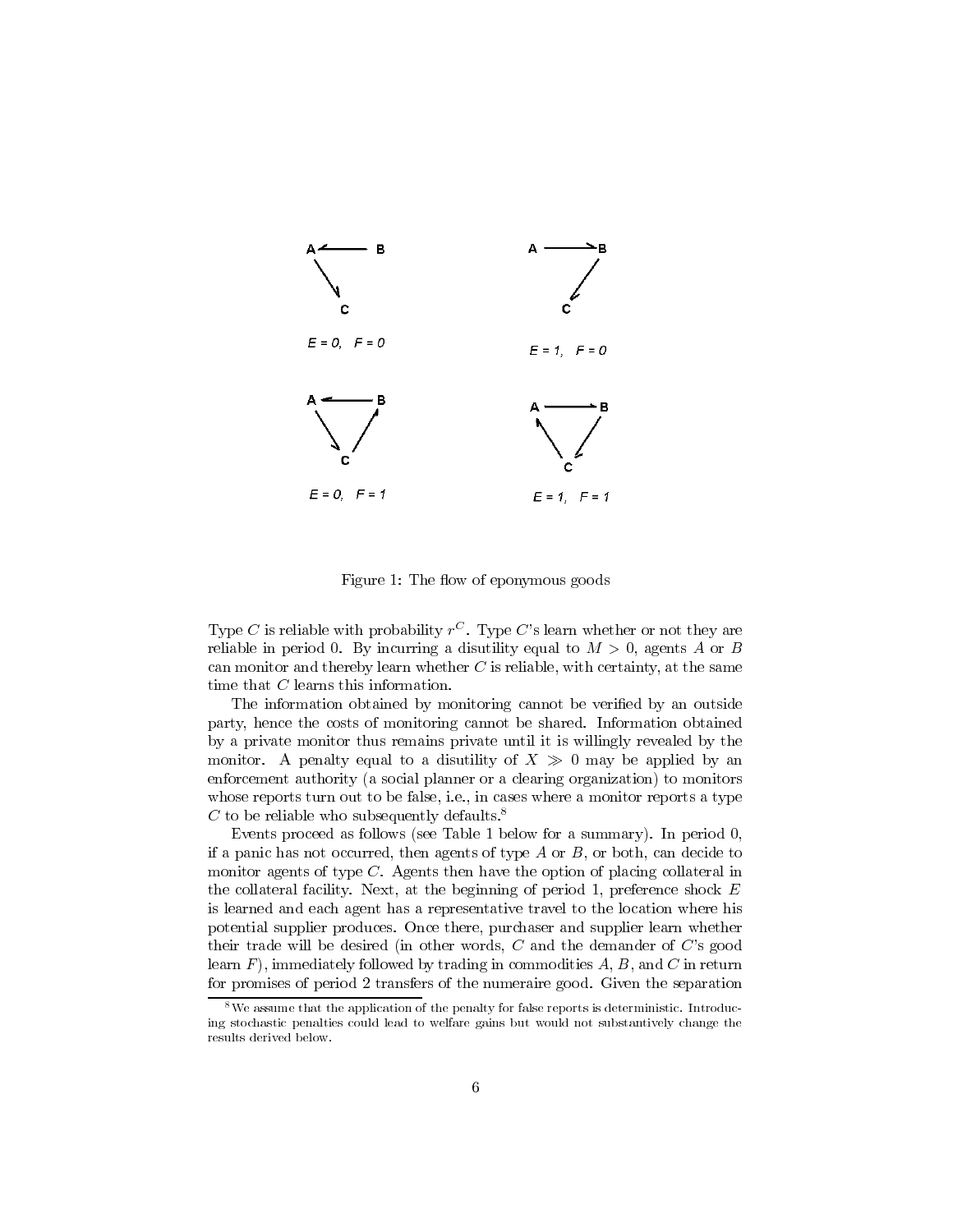during the trading period, the only feasible trades are trades of current delivery of an eponymous good in return for future delivery of the numeraire good. Contingent trades (for example, of the form, "I will deliver good  $A$  to you provided someone else delivers good  $B$  to me") are not permitted, i.e., the representative must make an arrangement independent of the arrangement made by his partner. For the moment we are ruling out pure "spot" (aka "delivery versus payment" or DVP) transactions of goods for immediate payment. Trades are private information between the two agents involved while the trades are occuring, but become known to other agents as soon as all trading is finished. In period 2, agents may then make their pledged numeraire transfers, or default. If default occurs, the defaulting agent's creditor may attach the agent's collateral up to the amount of the pledge. Finally, consumption occurs.

| Table 1: Sequence of events in the model |                                                     |
|------------------------------------------|-----------------------------------------------------|
| Period 0a.                               | State of the economy is learned (panic or no panic) |
| $0b$ .                                   | Agents agree to be monitored (or not)               |
| 0c.                                      | Reliability revealed to agents and monitor          |
| 0d.                                      | Announcements of monitors & collateral choice       |
| Period 1a.                               | Orientation of trade $E$ is learned                 |
| 1b.                                      | Agents travel to other islands                      |
| 1c.                                      | Preference shocks $F$ revealed (balance of demand)  |
| 1d.                                      | Trade in eponymous goods                            |
| 1e.                                      | Trades revealed                                     |
| Period 2a.                               | Transfer of numeraire good (or default)             |
| 2b.                                      | Attachment of collateral                            |
| 2c.                                      | Consumption                                         |

Formally, preferences of a type i agent  $(i = A, B, C)$  are given by the expectation of  $i$ 's period 2 utility, i.e.,

$$
u^{i} = v^{i} \left( \sum_{j=A,B,C,\ell} s_{j}^{i} c_{j}^{i} - \delta^{i} D^{i} \right) - \mu^{i} \left( M + \xi^{i} X \right)
$$
 (1)

where  $c_j^i$  is agent *i*'s consumption of good *j*,  $\delta^i$  is an indicator for agent *i*'s default decision,  $\mu^{i}$  is an indicator for agent i's decision  $(i = A, B)$  to monitor, and  $\xi^i$  is an indicator of whether the monitor is discovered to have filed a false report. The consumption weights  $s_j^i$  are  $(E, F)$  - measurable and indicate "single" coincidences" of wants; in particular

$$
s_j^i = 1 \text{ if } j = \ell \tag{2}
$$

$$
s_j^i = \alpha \in (0,1) \text{ if } i = j \tag{3}
$$

In addition,

$$
s_B^A = 1 - E \tag{4}
$$

$$
s_C^A = EF \tag{5}
$$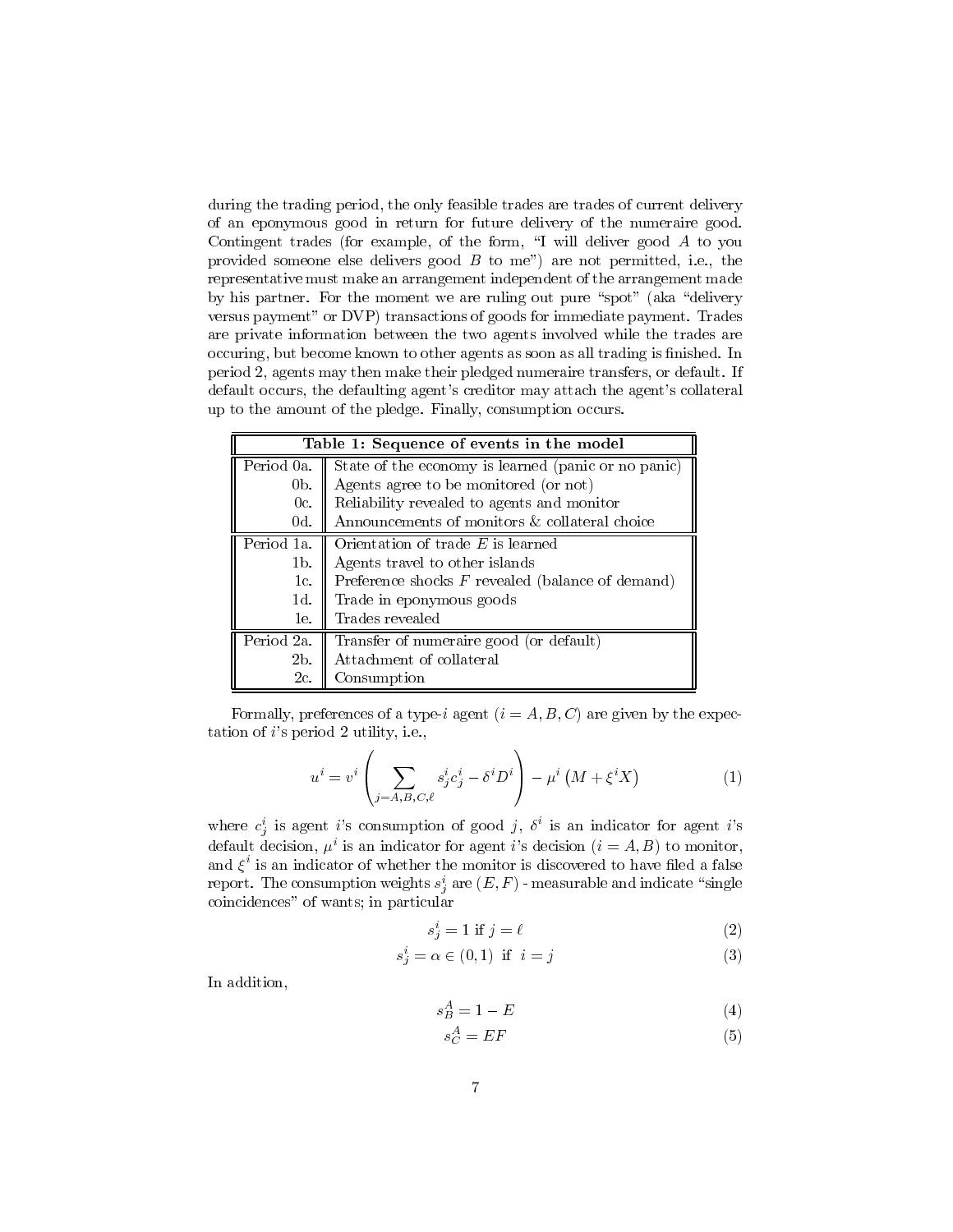$$
s_A^B = E \tag{6}
$$

$$
s_C^B = (1 - E)F \tag{7}
$$

$$
s_A^C = 1 - E \tag{8}
$$

$$
s_B^C = E \tag{9}
$$

The utility of consumption  $v^i$  is given by

$$
v^i(c) = w(c) \tag{10}
$$

for  $i = A, B$ , where  $w'(c)$  is a step function:

$$
w'(c) = \overline{w} \text{ if } c < \alpha + L
$$
  
= 
$$
\underline{w} \text{ if } c > \alpha + L
$$
 (11)

and  $0 < \underline{w} < 1 < \overline{w}$ . For agent C the utility of consumption is given by

$$
v^C(c) = c \tag{12}
$$

#### The planner's problem  $\boldsymbol{4}$

An allocation in this economy is a vector  $(\mu, \ell, c, \delta)$  that determines respectively agents' monitoring, collateral postings, consumption and default decisions. An optimal allocation maximizes the expected utility of type  $C$  agents

$$
Eu^C \tag{13}
$$

subject to the (per capita) feasibility constraints

$$
\sum_{i} c_j^i \le 1 \text{ for } j = A, B, C \tag{14}
$$

$$
\sum_{i} c_{\ell}^{i} \leq 3L - \lambda \sum_{i} \ell^{i} \tag{15}
$$

and the individual rationality constraints for  $A$  and  $B$ 

$$
Eu^A \geq w(\alpha + L) \tag{16}
$$

$$
Eu^B \geq w(\alpha + L) \tag{17}
$$

We will study non-autarkic allocations in which all opportunities for trade are exploited and default does not occur. For such allocations consumption of the eponymous goods will be given by

$$
c_{s(A)}^A = 1 - E(1 - F) \tag{18}
$$

$$
c_{s(B)}^B = E + (1 - E)F \tag{19}
$$

$$
c_{s(C)}^C = 1 \tag{20}
$$

$$
c_C^C = 1 - F \tag{21}
$$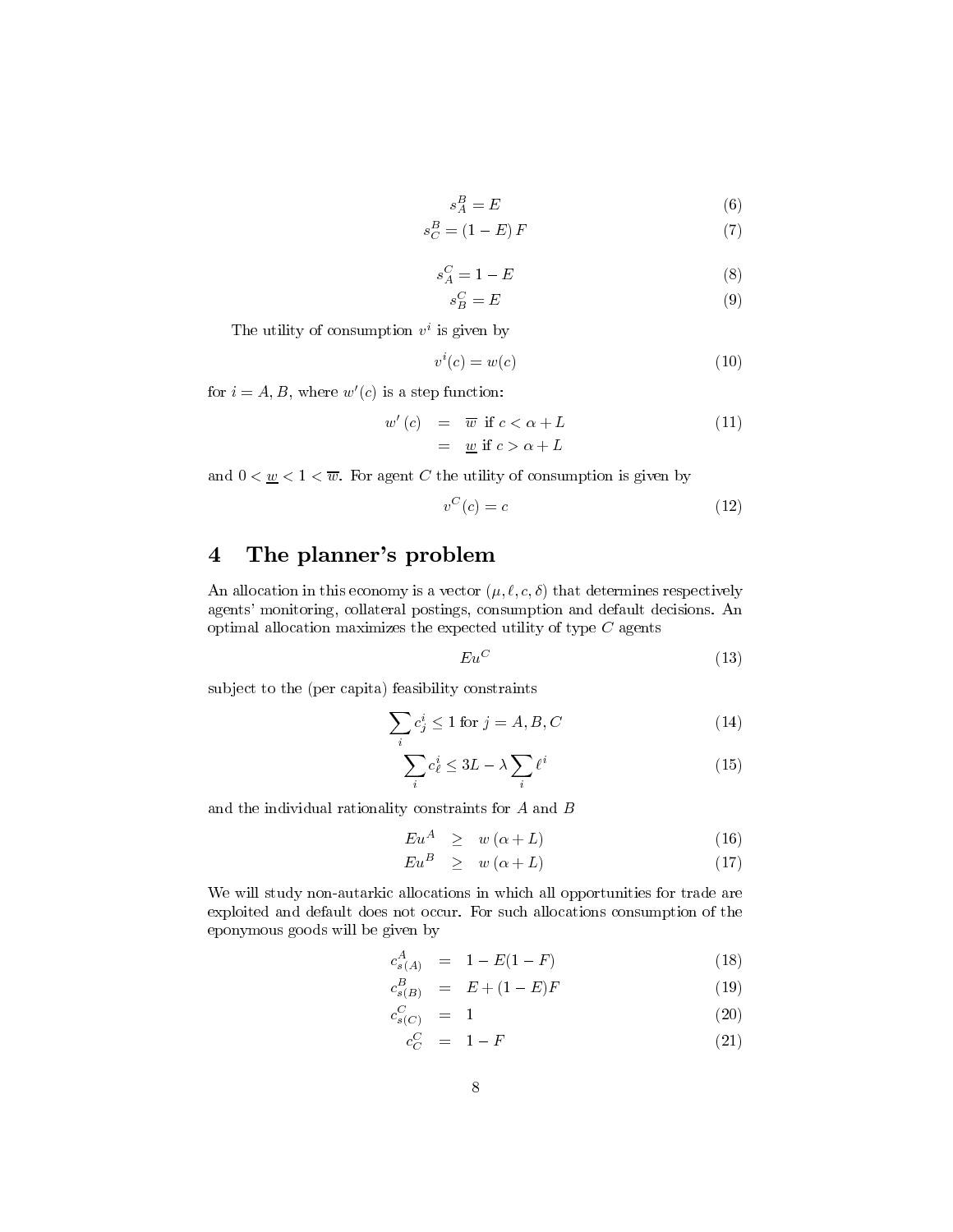where

$$
s(i) = i + 2E - 1 \pmod{2} \tag{22}
$$

i.e.,  $s(i)$  denotes i's "supplier" under a given orientation of trade.<sup>9</sup>

Limited enforcement (non-attachability of goods not posted) imposes additional constraints on non-autarkic, no-default allocations. When demand is balanced  $(F = 1)$  then absence of default in a given state  $(D, E, F)$  requires that

$$
v^{i}\left(c_{s(i)}^{i}+c_{\ell}^{i}\right)\geq v^{i}\left(c_{s(i)}^{i}+\alpha+L-\ell^{i}-D^{i}\right) \text{ for } i=A,B,C
$$
 (23)

When demand is balanced, the limited enforcement constraints (23) guarantee that agent i will have an incentive to trade his eponymous good to the next person in the "credit chain" (i.e.,  $s^{-1}(i) = i - 2E + 1$ ), rather than to simply accept  $s(i)$ 's eponymous good and hang on to his own. In other words constraints (23) require that

 $v^{i}$  (consuming  $s(i)$ 's eponymous good + consuming numeraire good)  $> v^i$ (cons.  $s(i)$ 's eponymous good + cons. own eponymous good  $(24)$  $+$ numeraire endowment  $-$  loss of collateral  $-$  default cost)

For a reliable agent  $(D^i = D_H)$  the limited enforcement constraint will never bind, but it may bind for an unreliable agent  $(D^{i} = 0)$ . In the latter case the constraints reduce to

$$
c^i_{\ell} \ge \alpha + L - \ell^i \tag{25}
$$

When demand is not balanced  $(F = 0)$  then the limited enforcement constraint above must be modified for agent  $C$ . In particular, it is then written as

$$
c_{s(C)}^C + c_{\ell}^C + \alpha \ge c_{s(C)}^C + \alpha + L - \ell^C \tag{26}
$$

which reduces to

$$
c_{\ell}^C \ge L - \ell^C \tag{27}
$$

This constraint says that  $C$ 's consumption of the numeraire good cannot fall below what he could get by walking away from his collateral.

For monitoring to occur, additional restrictions must be placed on the planner's problem. Without loss of generality suppose that an agent  $A$  agrees to monitor an agent C. Let  $\underline{D}^C$  indicate A's report on C's reliability. By a slight<br>abuse of notation, let  $c^A$  ( $\underline{D}^C$ ) represent the appropriately weighted sum of A's consumption, conditional on his report. Then, truth-telling conditions on the monitor A can be shown to reduce to<sup>10</sup>

$$
r^{C}w\left(c^{A}\left(\underline{D}^{C}=D_{H}\right)\right)-M\ge r^{C}w\left(c^{A}\left(\underline{D}^{C}=D_{L}\right)\right) \tag{28}
$$

<sup>&</sup>lt;sup>9</sup> To keep notation compact, the expression for  $s(i)$  makes use of the obvious mapping from  $\{A, B, C\}$  to the integers (mod 2).

 $10 \text{ In general we should see expected utilities in the truth- telling conditions (28) and (29), i.e.,}$  $c^A$  should be stochastic. However, in the solutions studied below, A and B will be completely insured by  $C$  against all risks (other than that of monitoring a type  $C$  and finding him to be unreliable). Hence we can state the truth-telling conditions in the somewhat simplified form given above.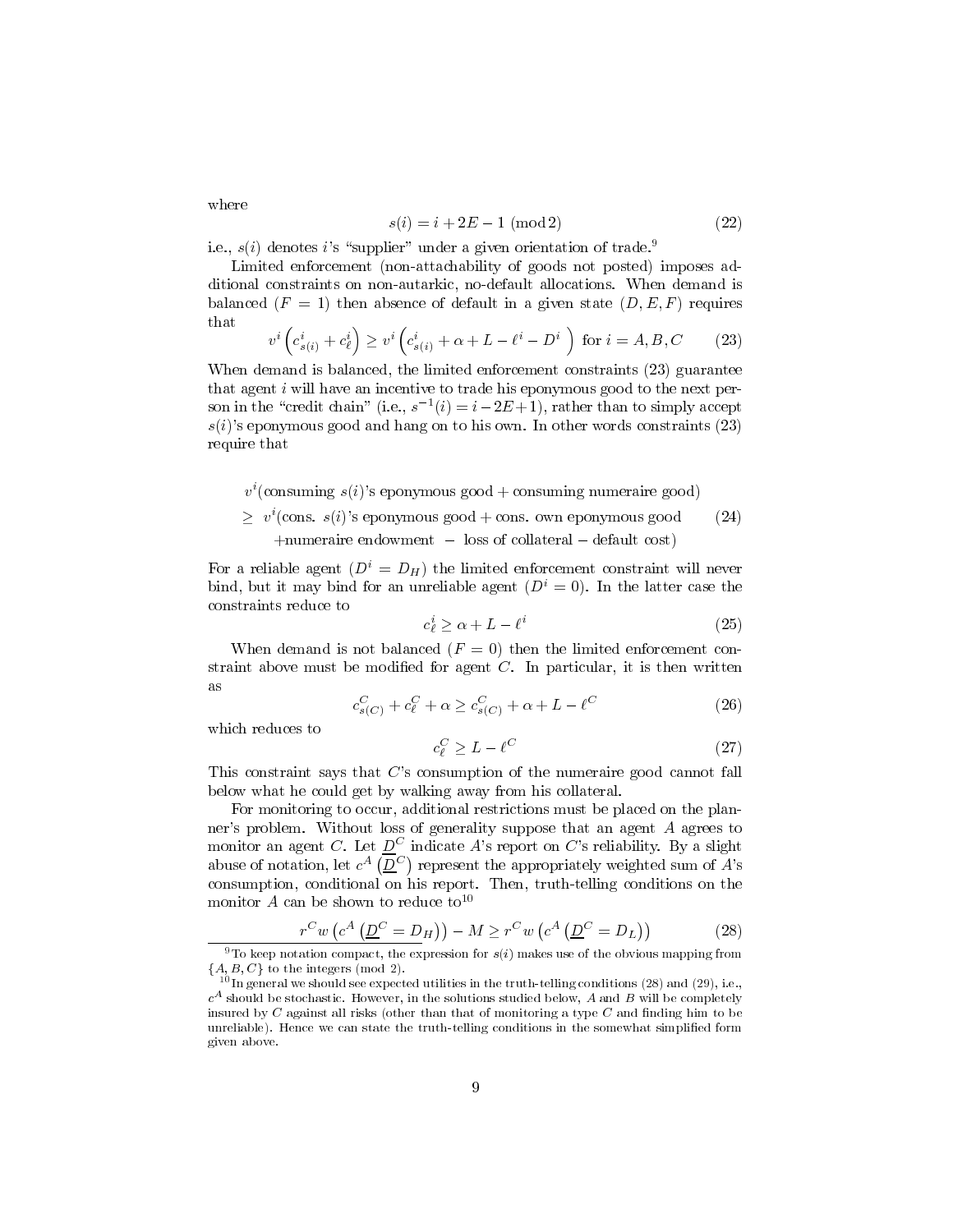$$
(1 - r^C)w\left(c^A \left(\underline{D}^C = D_L\right)\right) - M \ge (1 - r^C)w\left(c^A \left(\underline{D}^C = D_H\right)\right) - X \tag{29}
$$

Condition (28) guarantees that the monitor will report a reliable party as reliable, whereas (29) guarantees that an unreliable party will also be reported as such. For a sufficiently stringent penalty  $X$  on false reports, it can be shown that  $(28)$  will bind while  $(29)$  will never bind. For monitoring to occur, it must also be individually rational for  $A$  to undertake the monitoring, i.e., the expected utility from monitoring must be at least as great as that of autarky

$$
r^{C}w\left(c^{A}\left(\underline{D}^{C}=D_{H}\right)\right)+(1-r^{C})w\left(c^{A}\left(\underline{D}^{C}=D_{L}\right)\right)-M\geq w(\alpha+L)
$$
 (30)

Substituting  $(28)$  at equality into  $(30)$  at equality we obtain

$$
w\left(c^{A}\left(\underline{D}^{C}=D_{L}\right)\right)=w(\alpha+L)\tag{31}
$$

In other words, a monitor who reports a type  $C$  to be unreliable simply receives his autorly level of consumption. The consumption of a monitor who reports a type C to be reliable may then be from calculated from  $(28)$  as

$$
w\left(c^{A}\left(\underline{D}^{C}=D_{H}\right)\right)=w(\alpha+L)+M/r^{C}
$$
\n(32)

#### 4.1 Full-enforcement benchmark

We begin by considering a benchmark allocation, the solution to the planner's problem under full enforcement (i.e., what would be obtainable if all goods were attachable at zero cost, or if all agents were always reliable). In this case, if demand is balanced, then all agents both deliver a good and receive a good. If demand is not balanced, then C and  $s(C)$  receive goods, while  $s(C)$  and  $s^{-1}(C)$  deliver them. Any numeraire good beyond what is required to fulfill the individual rationality constraints  $(16)$  and  $(17)$  is transferred to C. Straightforward algebra then yields the following as the optimal allocation under full enforcement (in addition to conditions  $(18)-(21)$ )

$$
\ell^{A,B,C} = 0 \tag{33}
$$

$$
c_{\ell}^{A} = c_{\ell}^{A*} = L - ((1 - E) + EF) + \alpha \tag{34}
$$

$$
c_{\ell}^{B} = c_{\ell}^{B*} = L - (E + (1 - E)F) + \alpha \tag{35}
$$

$$
c_{\ell}^{C} = c_{\ell}^{C*} = L + (1 + F)(1 - \alpha) - (1 - F)\alpha \tag{36}
$$

#### Optimal allocations under limited enforcement 4.2

We begin our analysis of allocations under limited enforcement by considering a special case. Suppose that panics do not occur and  $C$  is always unreliable. In this case, there is no return to monitoring, and the planner's problem reduces to the constrained-optimal choice of consumption and collateral.

We first consider the subcase where demand is always balanced. Assuming that all trades take place, let  $T$  be the maximum total amount of numeraire that A and B are willing to transfer to C under balanced demand, i.e.,  $T = 2(1 - \alpha)$ .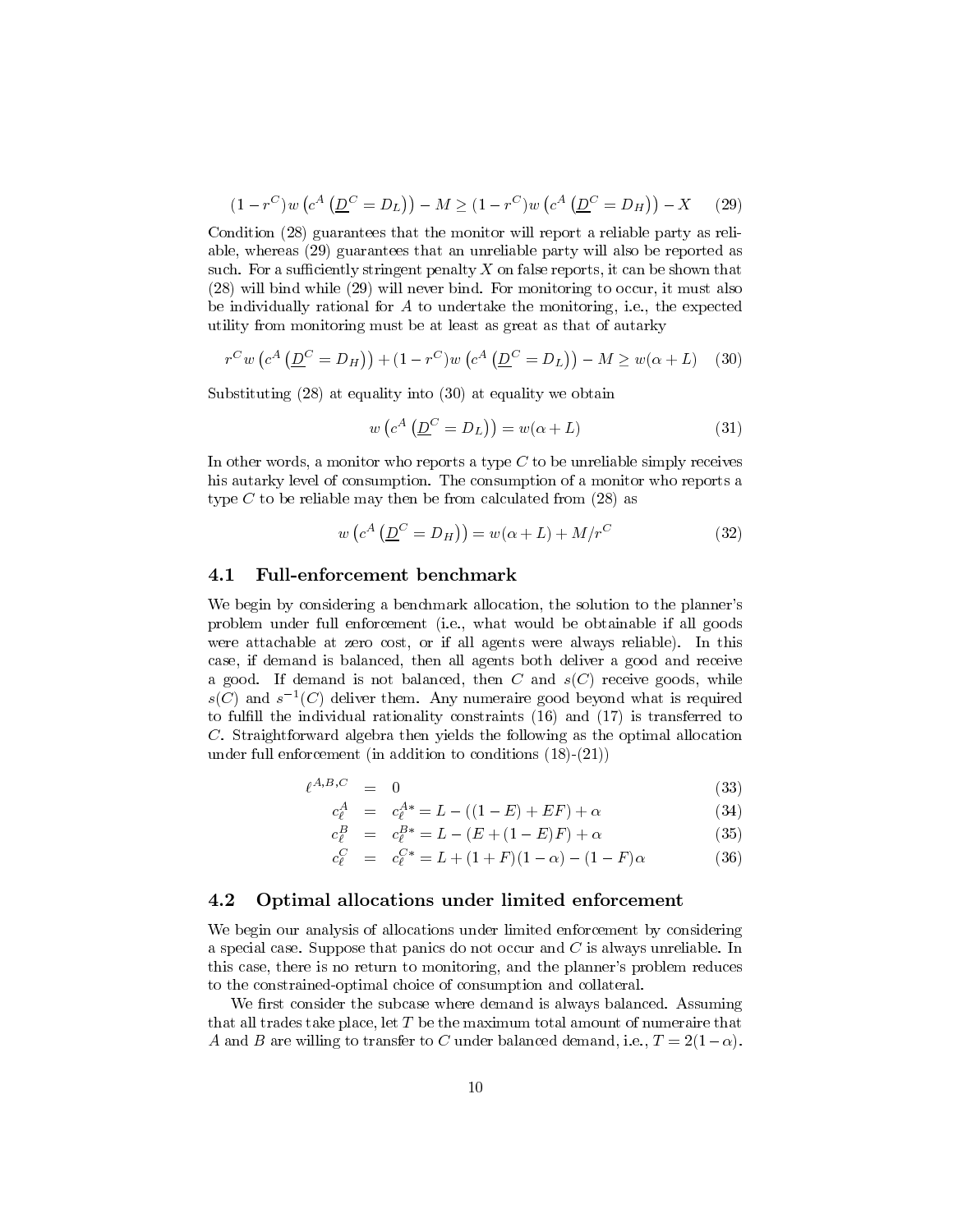Then the limited enforcement constraint  $(25)$  implies that C will only need to post collateral of

$$
\ell^{Cb} = \max\left\{0, \frac{\alpha - T}{1 - \lambda}\right\} = \max\left\{0, \frac{3\alpha - 2}{1 - \lambda}\right\} \tag{37}
$$

to ensure that he will deliver his eponymous good.

Next we consider the subcase where demand is never balanced  $(f = 0)$ . Then  $C$ 's limited enforcement constraint becomes, from  $(27)$ 

$$
c_{\ell}^{C} \geq L - \ell^{C} \Longleftrightarrow
$$
  
\n
$$
L - \lambda \ell^{C} - Q \geq L - \ell^{C} \Longleftrightarrow
$$
  
\n
$$
\ell^{C} \geq \frac{Q}{1 - \lambda}
$$
\n(38)

where  $Q$  indicates a net transfer of the numeraire good from  $C$  to other agents. In this case an "open credit chain" runs from C to C's supplier, i.e.,  $s(C)$ , to  $s(C)$ 's supplier,  $s^{-1}(C)$ . Individual rationality constraints (16) and (17) require that C's supplier receive at least  $\alpha$  of the numeraire good as compensation. Not all of this need come from  $C$ . However the surplus available for redistribution is only half of what is available in the case of balanced trade, i.e., in this case we set  $T = 1 - \alpha$ , yielding

$$
\ell^{Cu} = \max\left\{0, \frac{2\alpha - 1}{1 - \lambda}\right\} \ge \ell^{Cb} \tag{39}
$$

More generally, when there is a positive probability of both balanced and unbalanced demand, the first-best allocation is described in the following proposition.

**Proposition 1** Suppose that demand is not always balanced  $(f < 1)$ , that C is known to be unreliable  $(r^C = 0)$ , and that panics are not possible  $(n = 1)$ . Then for  $\lambda > 0$  sufficiently small and  $\overline{w}$  sufficiently large, the solution to the planner's problem is given by  $(18)$ - $(21)$  and

$$
\ell^{A,B} = 0 \tag{40}
$$

$$
\ell^C = \ell^{Cu} = \max\left\{0, \frac{\alpha - T}{1 - \lambda}\right\} \tag{41}
$$

$$
c_{\ell}^A = c_{\ell}^{A*} \tag{42}
$$

$$
c_{\ell}^{B} = c_{\ell}^{B*} \tag{43}
$$
\n
$$
c_{\ell}^{C} = c_{\ell}^{C*} \qquad \text{if } \ell \leq 1 \tag{44}
$$

$$
c_{\ell}^{\circ} = c_{\ell}^{\circ} - \lambda \ell^{\circ}^{\circ} \tag{44}
$$

$$
T = 1 - \alpha \tag{45}
$$

**Proof.** (Sketch) This is simply the solution to the planner's problem when demand is not balanced; since it incorporates a collateral requirement that is more stringent than for balanced demand, it insures that type  $C$  agents will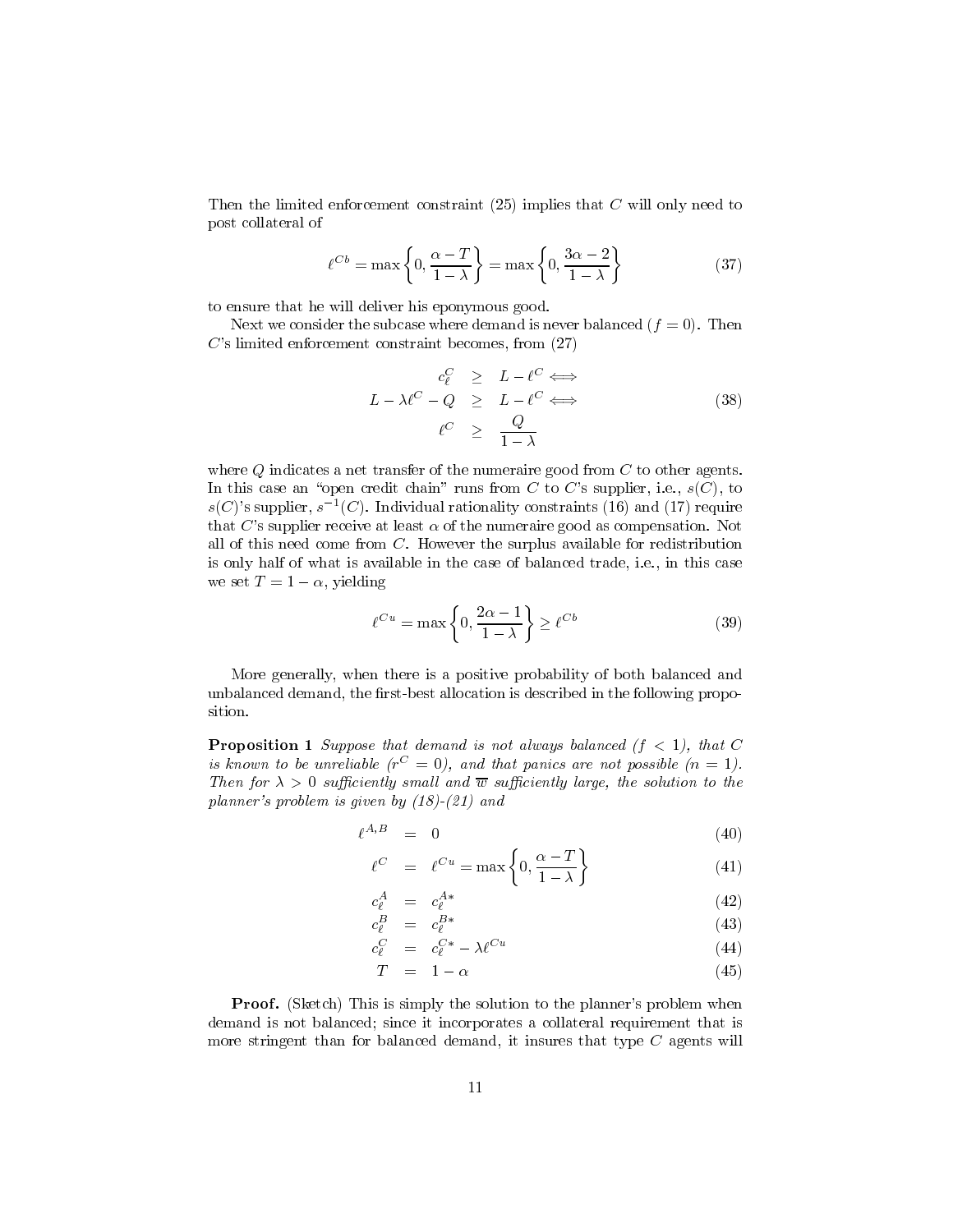always honor their obligations. If  $C$  posts any less collateral,  $C$  will default with positive probability, with an arbitrarily large social cost as  $\overline{w}$  grows without bound. If  $\lambda=0$ , then by posting collateral C can costlessly insure A and B against default; by standard arguments such insurance is always socially preferred. By continuity, such insurance is also preferred so long as it is sufficiently cheap (i.e.,  $\lambda$  is sufficiently small).  $\blacksquare$ 

We now consider the case where  $0 < r^C < 1$  so that C is potentially reliable. but not always so. Then  $C$ 's performance can always be insured by requiring collateral as described above, but this requirement carries with it an expected social cost of  $r^C \lambda \ell^{Cu}$ , relative to full information.

An alternative to collateral is for one of  $C$ 's potential counterparties (either A or  $B$  but not both) to monitor. In general monitoring will be socially preferable to collateral (i.e., provide cheaper performance on the part of  $C$ ) as long as the cost of monitoring  $M$  is outweighed by the benefits of posting less collateral.

Relative to a world without monitoring, there are two potential complications. The first is the non-verifiability of monitored information. In other words the designated monitor must have an incentive to truthfully reveal the outcome of the monitoring process to the social planner. From condition (32) above, this requires that the type  $C$ 's must pay a "fee" of  $h$  units of the numeraire when they are discovered to be reliable, where  $h$  is implicitly defined as

$$
w\left(\alpha + L + h\right) = w(\alpha + L) + M/r^C \tag{46}
$$

The second complication is that the cost of monitoring  $M$  must somehow be offset (in expectation), so that monitoring is individually rational. From  $(31)$ , however, it follows that A or B is willing to bear this cost for the prospect of receiving the fee h when the monitored party  $C$  turns out to be reliable.

The solution to the planner's problem in the case of monitoring thus has a particularly simple form. If the type  $C$ 's are found to be reliable, the solution is the same as under full enforcement, except that each type  $C$  must pay the fee h to his monitor. If the type C's are found to be unreliable, the solution is the same as in Proposition 1. Formally we have:

**Proposition 2** Suppose that demand is not always balanced  $(f < 1)$ , that C is sometimes but not always reliable  $(0 < r^C < 1)$ , and that panics are not possible  $(n = 1)$ . Then for  $\lambda, M > 0$  sufficiently small and  $\overline{w}$  sufficiently large,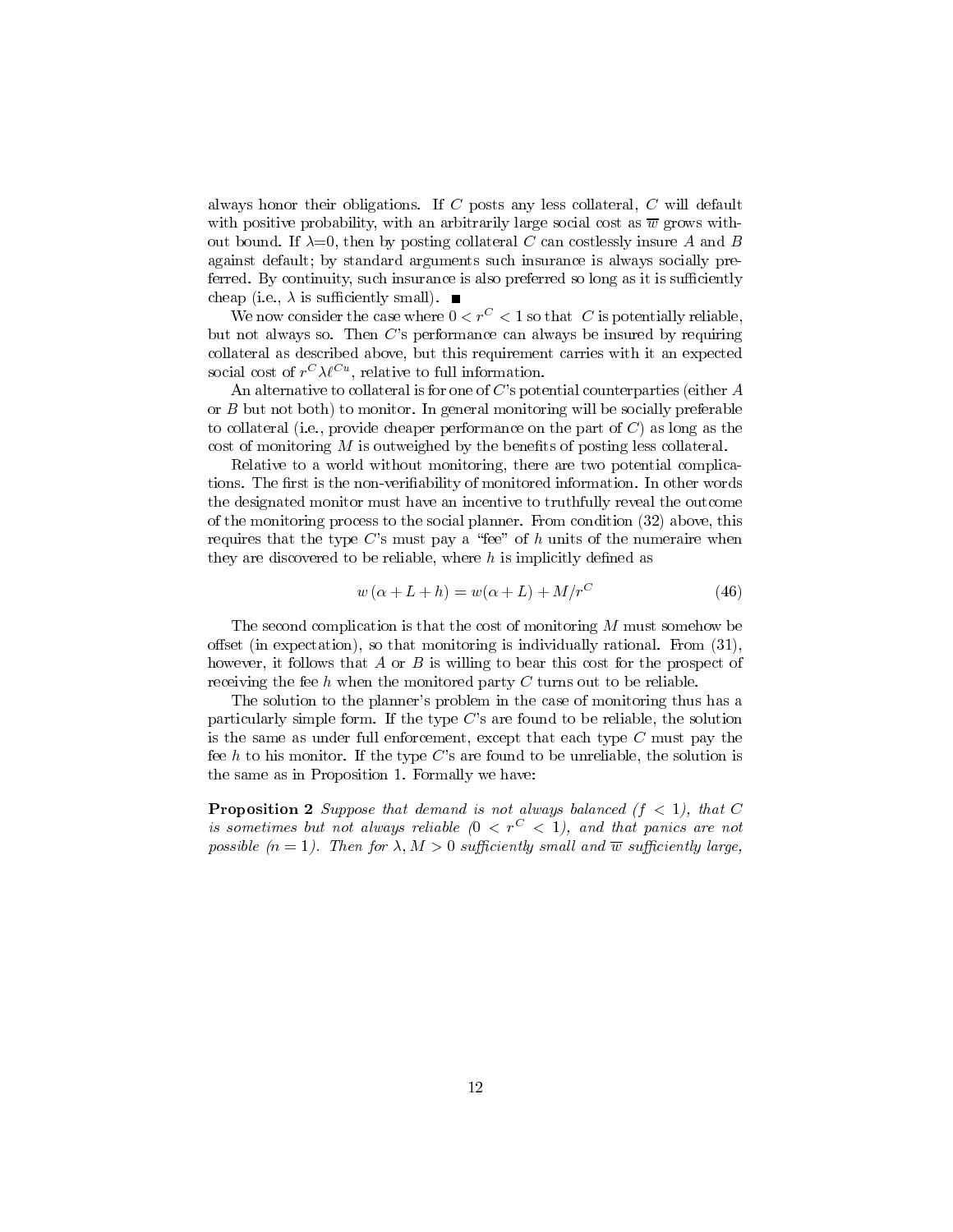the solution to the planner's problem is given by  $(18)-(21)$  and

$$
\ell^{A,B} = 0 \tag{47}
$$

$$
\ell^C = \ell^{Cm} = \chi \{ D^C = D_L \} \max \left\{ 0, \frac{\alpha - T}{1 - \lambda} \right\} \tag{48}
$$

$$
c_{\ell}^{A} = c_{\ell}^{A*} + \mu^{A} \chi \{ D^{C} = D_{H} \} h \tag{49}
$$

$$
c_{\ell}^{B} = c_{\ell}^{B*} + \mu^{B} \chi \{ D^{C} = D_{H} \} h \tag{50}
$$

$$
c_{\ell}^{C} = c_{\ell}^{C*} - \lambda \ell^{Cm} - \chi \left\{ D^{C} = D_{H} \right\} h \tag{51}
$$

$$
\mu^A \mu^B = 0 \tag{52}
$$

$$
\mu^A + \mu^B = 1 \tag{53}
$$

$$
T = 1 - \alpha \tag{54}
$$

We now consider optimal allocations in panics. Recall that all agents are known to be unreliable when a panic occurs. Accordingly trade can only proceed if collateral is posted. In the case of balanced demand, agents' incentive constraints are given by  $(25)$ . These cannot hold simultaneously in the absence of collateral. To see this, consider a candidate allocation in which no collateral is posted and none of the numeraire good changes hands, i.e.,  $\ell^i = 0$  and  $c^i = L$  for all i. Clearly this allocation violates the incentive constraint (25) for all agents. And, unless collateral is posted, there is no way the planner can redistribute the numeraire good across agents so that all incentive constraints can simultaneously hold.

What is the minimum amount of collateral needed? We can sum the balanceddemand incentive constraints  $(25)$  to obtain

$$
\sum_{i} c_{\ell}^{i} \ge 3(L+\alpha) - \sum_{i} \ell^{i}
$$
\n(55)

Substituting  $(55)$  into the resource constraint for the numeraire good  $(15)$  yields an expression for the total (per capita) amount of collateral that will have to be posted

$$
\sum_{i} \ell^i \ge \frac{3\alpha}{1-\lambda} \tag{56}
$$

Invoking symmetry, we obtain

$$
\ell^i \ge \frac{\alpha}{1-\lambda} \tag{57}
$$

Mimicking our approach for the normal state, we now calculate the minimum level of collateral necessary for C to completely insure A and B against default. without violating individual rationality for  $A$  and  $B$ . When demand is balanced, this is given by (57) at equality. When demand is not balanced, then  $s^{-1}(C)$ requires compensation equal to the reservation value of  $s^{-1}(C)$ 's eponymous good, plus the cost of posting sufficient collateral to satisfy (57), i.e., a transfer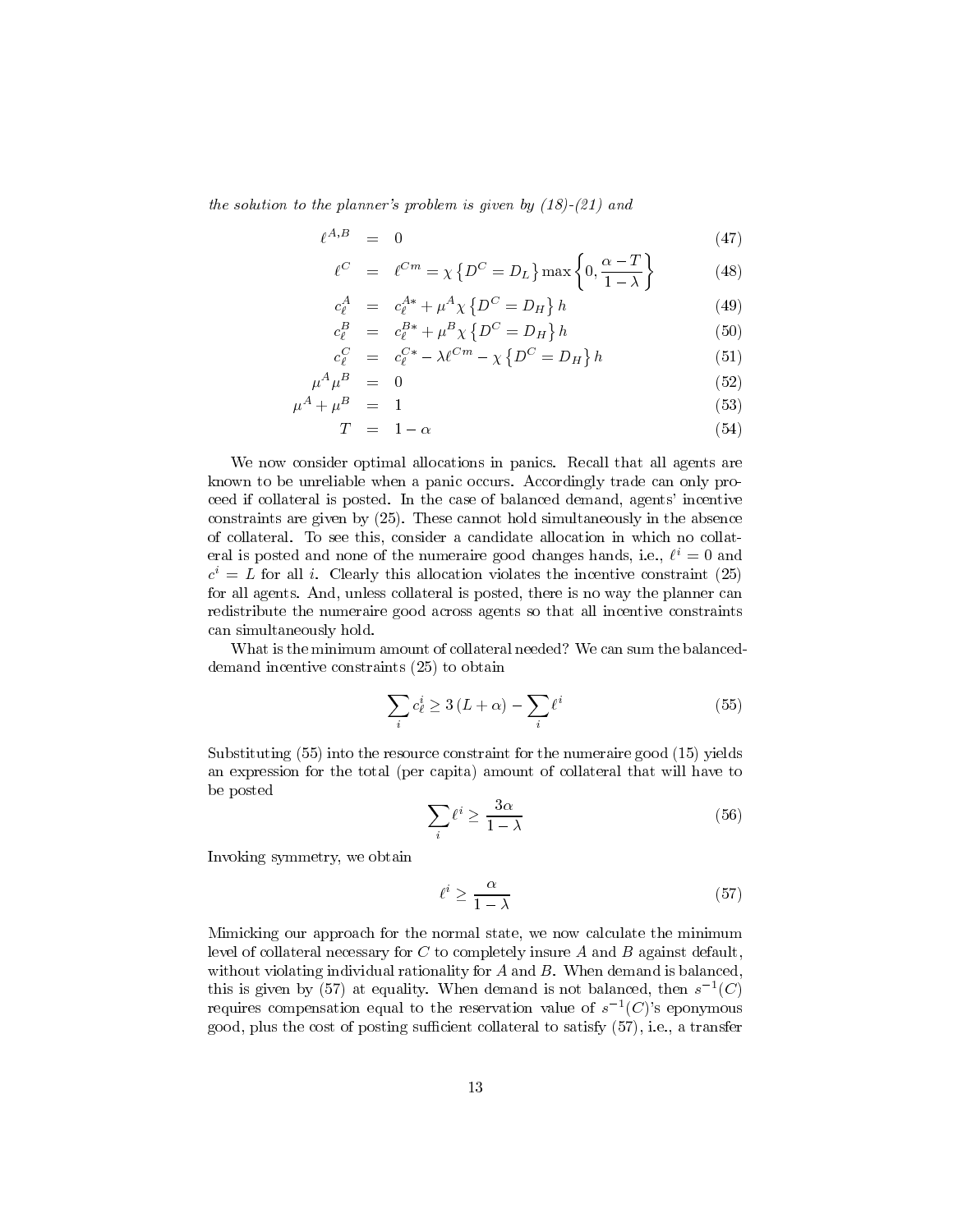$R$  of numeraire good given by

$$
R = \alpha + \lambda \left(\frac{\alpha}{1 - \lambda}\right) = \left(\frac{1 + \lambda}{1 - \lambda}\right)\alpha\tag{58}
$$

Not all of this need come from C; in fact  $s(C)$  can contribute up to

$$
S = \frac{1 - \alpha - \lambda}{1 - \lambda} \tag{59}
$$

without violating his incentive or individual rationality constraints (as long as  $\alpha > 1/2$ ). Accordingly, C's collateral posting for the panic state must satisfy

$$
\ell^C \ge R - \left(\frac{1 - \alpha - \lambda}{1 - \lambda}\right) \tag{60}
$$

but (60) is redundant given (57) for  $\lambda$  close to zero. We can now state the solution to the planner's problem in a more general case:

**Proposition 3** Suppose that demand is not always balanced  $(f < 1)$ , that C is sometimes but not always reliable  $(0 < r^C < 1)$ , that panics are possible  $(n < 1)$ , and that  $\alpha > 1/2$ . Then for  $\lambda, M > 0$  sufficiently small and  $\overline{w}$  sufficiently large, when a panic does not occur, the solution to the planner's problem is given in Proposition 2; when a panic occurs, the solution is given by  $(18)-(21)$  and

$$
\ell^{A,B,C} = \ell^p = \frac{\alpha}{1-\lambda} \tag{61}
$$

$$
c_{\ell}^{A} = L - ((1 - E) + EF)S + E(1 - F)R - \lambda \ell^{p}
$$
 (62)

$$
c_{\ell}^{B} = L - (E + (1 - E)F)S + (1 - E)(1 - F)R - \lambda \ell^{p}
$$
 (63)

$$
c_{\ell}^{C} = L - \lambda \ell^{p} + (1 + F)S - (1 - F)R \tag{64}
$$

where R and S are given by  $(58)$  and  $(59)$  respectively.

**Proof.** (Sketch) The proposed panic-state solution maximizes  $C$ 's utility subject to the constraint that no agent ever defaults. For  $\overline{w}$  large, this outcome is socially desirable if  $\lambda = 0$ , and by continuity, for  $\lambda$  close to zero.  $\blacksquare$ 

#### $\bf{5}$ Implementation with private payment systems

In this section we consider whether certain arrangements (games) can implement the optimal allocations described above. We consider three sorts of arrangements which differ according to the structure of their "payment systems." A *payment system* is taken as a set of rules that determines how obligations arising during the trading stage may be extinguished. In the initial period, the agents jointly decide whether to join the payment system; we will not model this participation game in detail.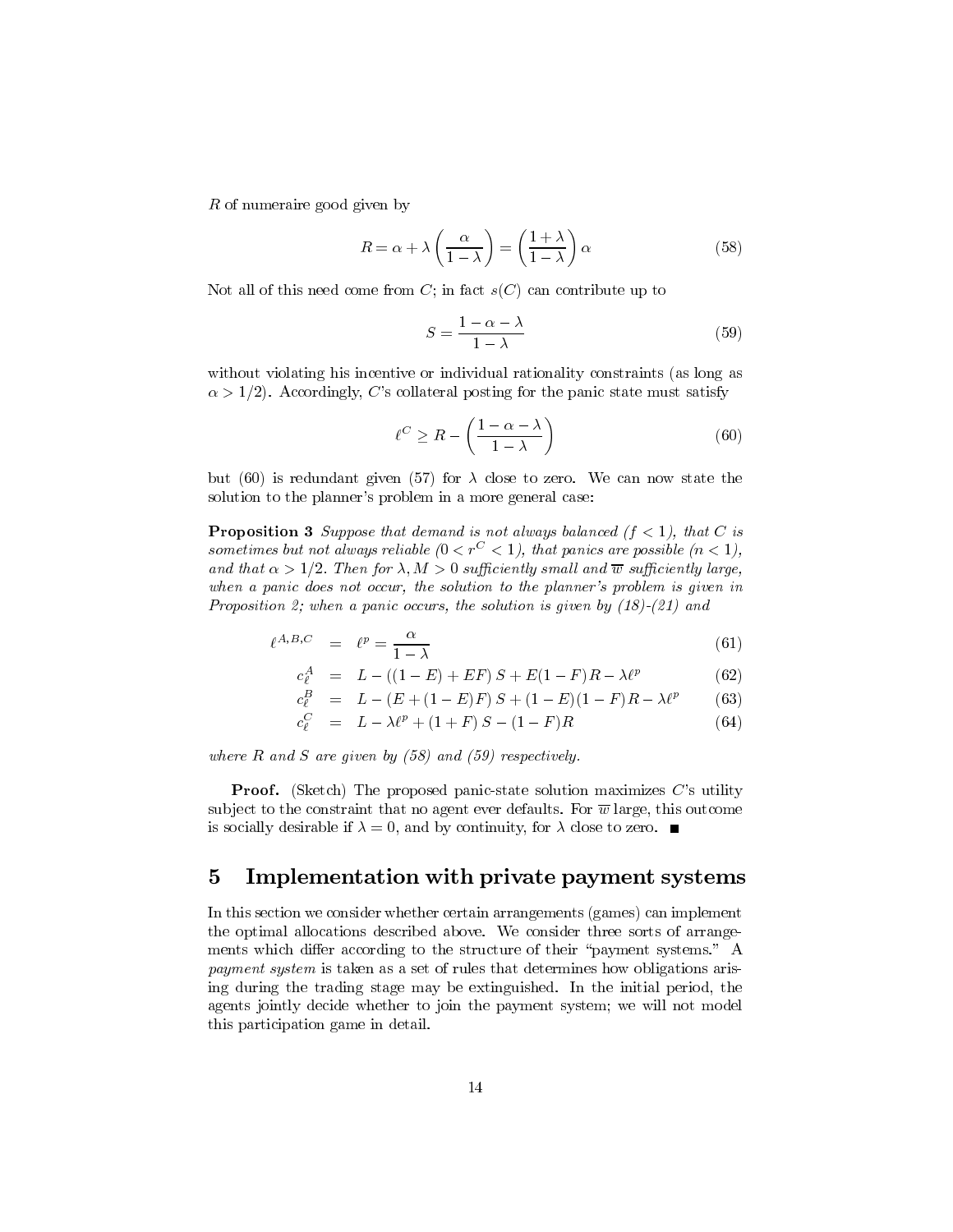In the first two arrangements, there is no possibility of monitoring: an agent *i*'s strategy is given by the vector  $\sigma^i = (\ell^i, b^i, t^i, d^i)$ , where  $\ell^i$  denotes *i*'s collateral posting,  $b^i$  denotes is decision to enter in a period 1 trade to buy an eponymous good of type  $s(i)$  in return for a pledged delivery of a certain amount of the numeraire good,  $t^i$  denotes is period 1 decision to trade his eponymous good to an  $s^{-1}(i)$  type agent for a similar pledge, and  $d^i$  indicates an agent's period 2 decision to either settle or default on the obligations that arise during the trading stage. We restrict our analysis to symmetric equilibria in pure strategies, in which both trade and settlement occur, and in which the prices of the eponymous goods are symmetric across markets. The price of each eponymous good  $i$ , in terms of the numeraire good, must clear the market for that good in the standard Walrasian sense, and is denoted  $P<sup>i</sup>$ .

#### $5.1$ Arrangement 1: trade with a collateral facility

In the first of the three arrangements, there is no "payment system" in the traditional sense, but the collateral facility is available to facilitate settlement. That is, each trade is settled independent of all other trades, by the transfer of an appropriate amount of the numeraire good. Agents can post collateral as a way of committing to settle their obligations.<sup>11</sup> If a default occurs, the defaulter's collateral is seized by "the legal system" and transferred to the creditor of the defaulter.

A potentially unreliable agent cannot be trusted to settle a trading obligation, without having posted collateral. Suppose demand is balanced, and that an agent C has delivered his eponymous good to a type A or B in return for a promised payment of  $P^C \in [\alpha, 1]$ , and has likewise taken delivery of an eponymous good from another agent, for a promised payment  $P^{s(C)}$ . Then in order for  $C$  to always settle in period 2, the following condition must be satisfied

$$
1 + P^C - P^{s(C)} + L - \lambda \ell^C \ge 1 + P^C + L - \ell^C \tag{65}
$$

which in words says that for the type  $C$  agent,

(consumption of supplier's good)  $+$  (payment from demander)  $-($ payment to supplier $) + ($ endowment of numeraire good $)$  $-(\text{loss from posting collateral})$  $(66)$  $\ge$  (consumption of supplier's good) + (payment from demander)

 $+(numeraire endowment) - (collateral lost in default)$ 

When prices of eponymous goods are symmetric so that  $P^C = P^{s(C)} = P$ , this is equivalent to

$$
\ell^C \ge \frac{P}{1-\lambda} \tag{67}
$$

 $11$  We are assuming that the collateral facility can keep track of trading postions so that no one can trade for more than one unit of an eponymous good.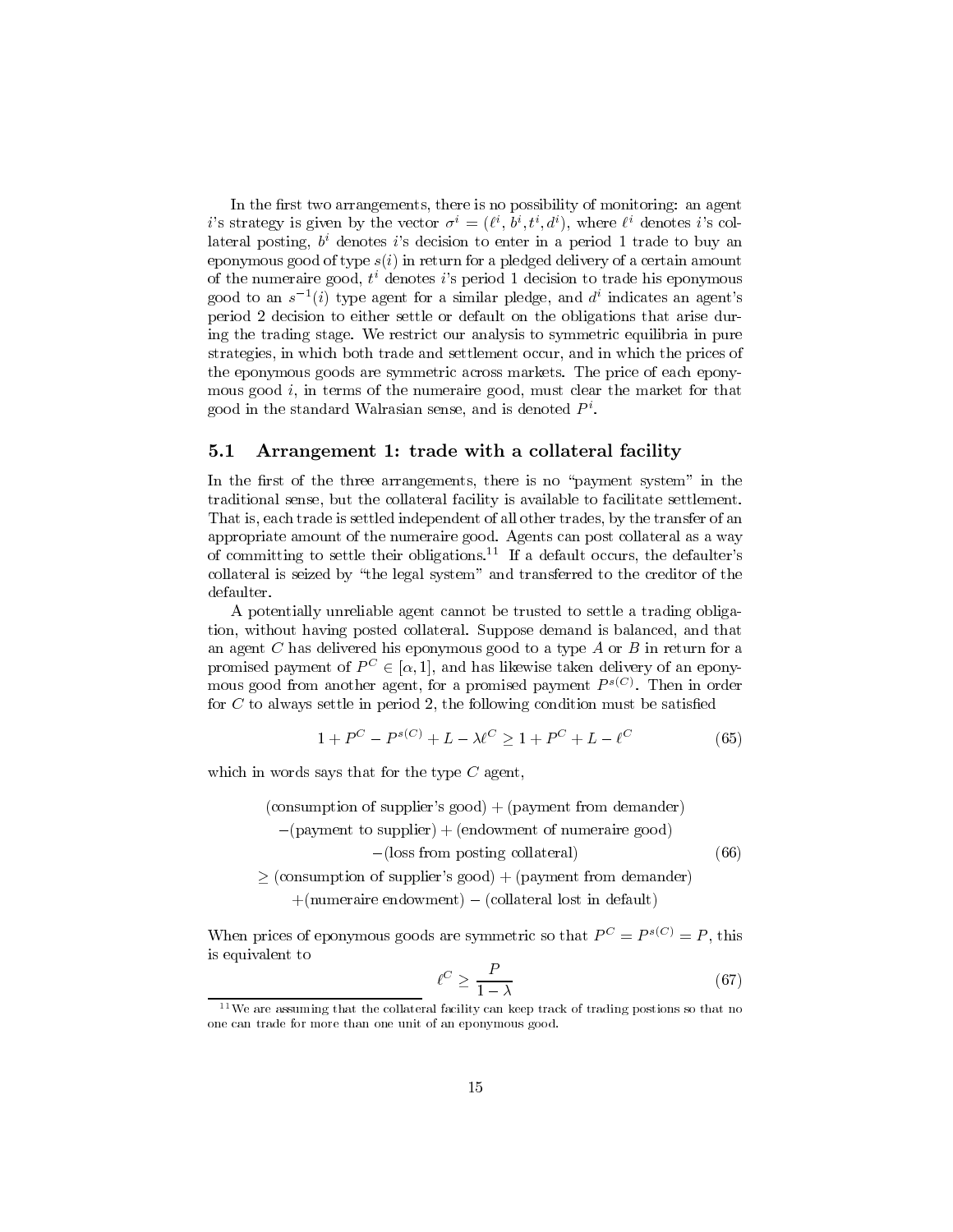When demand is not balanced  $(F = 0)$ , the same condition can be shown to apply. Sufficient collateral must be posted so that condition (67) will hold for all market-clearing prices  $P \in [\alpha, 1]$ , i.e., C must post sufficient collateral so that

$$
\ell^C \ge \ell^{C1} = \frac{1}{1 - \lambda} \tag{68}
$$

The potentially unreliable agent C must also have an incentive to deliver his eponymous good when it is demanded by another agent (i.e., when demand is balanced). This requires that

$$
1 + P^{C} - P^{s(C)} + L - \lambda \ell^{C} \ge 1 + \alpha + L - \ell^{C}
$$
 (69)

which under symmetric prices is equivalent to

$$
\ell^C \ge \ell^{C2} = \frac{\alpha}{1 - \lambda} \tag{70}
$$

Condition  $(70)$  is implied by the previous condition  $(68)$ . Equilibrium allocations for arrangement 1 can now be described:

**Proposition 4** Suppose that C is not always reliable  $(r^C < 1)$ , and that panics are not possible  $(n = 1)$ . Then under arrangement 1, for  $\lambda > 0$  sufficiently small and  $\overline{w}$  sufficiently large, equilibrium allocations are given by (18)-(21) and

$$
\ell^{A,B} = 0 \tag{71}
$$

$$
\ell^C = \ell^{C1} = \frac{1}{1 - \lambda} \tag{72}
$$

$$
c_{\ell}^{A} = c_{\ell}^{A**} = L + E(1 - F)P \tag{73}
$$

$$
c_{\ell}^{B} = c_{\ell}^{B**} = L + (1 - E)(1 - F)P \tag{74}
$$

$$
c_{\ell}^{C} = c_{\ell}^{C**} = L - \lambda \ell^{C1} - (1 - F)P \tag{75}
$$

$$
P \in [\alpha, 1] \tag{76}
$$

#### $5.2$ Arrangement 2: multilateral net settlement

The next arrangement we consider is "multilateral net settlement" among all agents. After trading, settlement occurs in two stages. In the first stage (at the end of period 1), agents' net positions are calculated vis-a-vis all other agents. Each agents' original obligation is then replaced by his net obligation. In the second stage (in period 2), agents having positive net obligations may discharge these by transfer of their numeraire good to the payment system; these transfers are then distributed to net creditors.<sup>12</sup>

The crucial difference between this arrangement and the arrangement 1 is that under balanced demand, settlement is automatic in symmetric equilibrium,

 $12$  What we have in mind is a "strong" form of net settlement where substitution of the net obligation for the original (gross) obligation is legally binding. In other words, a default at the second stage does not affect the recasting of obligations that took place at the first stage. In securities industry parlance this is sometimes known as "netting by novation."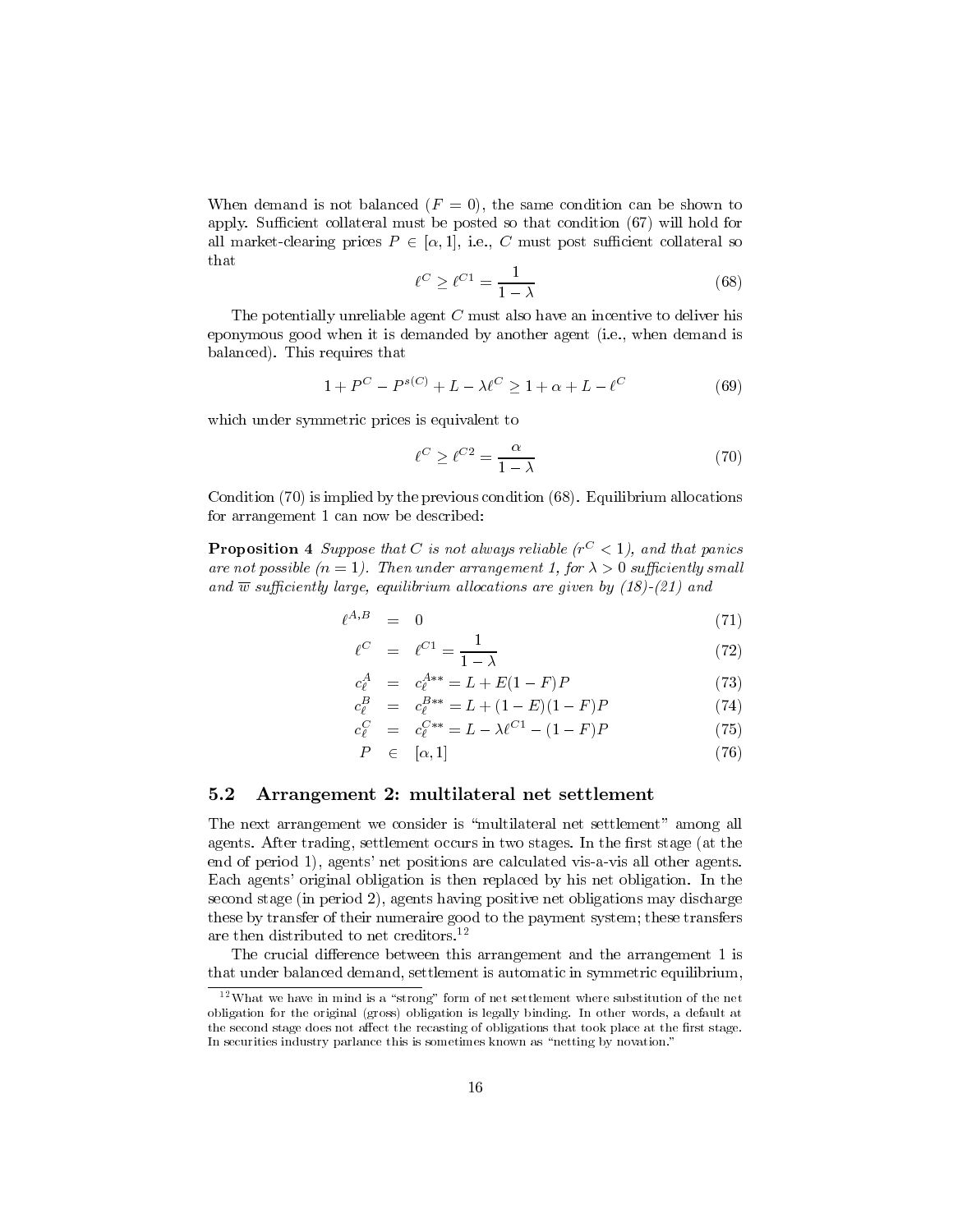so that the "settlement" constraint (68) is no longer applicable for that case. That is, under net settlement rules, an agent who is in a zero net position after period 1 has no opportunity for default. When demand is not balanced, however, then (68) continues to apply-an agent in a net debit position after trading must still have an incentive to settle. In addition, the "delivery" incentive constraint (70) still applies-agents must have an incentive to trade, no matter what the rules are concerning settlement. In short, under multilateral net settlement the following results are immediate:

**Proposition 5** Suppose that demand is not always balanced  $(f < 1)$ , that C is not always reliable  $(r^{C} < 1)$ , and that panics are not possible  $(n = 1)$ . Then for  $\lambda > 0$  sufficiently small and  $\overline{w}$  sufficiently large, equilibrium allocations of arrangement 2 are the same as those under arrangement 1. If however, demand is always balanced  $(f = 1)$ , the unique equilibrium allocation of arrangement 2 is given by  $(18)$ - $(21)$  and

 $\epsilon$ 

$$
\begin{array}{rcl}\nA & A \\
s(A) & = & c_{s(B)}^B = c_{s(C)}^C = 1\n\end{array} \tag{77}
$$

$$
\ell^{A,B} = 0 \tag{78}
$$

$$
e^{C} = e^{C2} = \frac{\alpha}{1 - \lambda} \tag{79}
$$

$$
c_{\ell}^A = c_{\ell}^B = L \tag{80}
$$

$$
\epsilon_{\ell}^{C} = L - \lambda \ell^{C2} \tag{81}
$$

**Corollary 6** When demand is always balanced  $(f = 1)$ , the equilibrium allocation under multilateral net settlement dominates the equilibrium allocation in the absence of a payment system.

**Corollary 7** The first-best allocation of Proposition 1 is not attainable as an equilibrium of arrangement 1 (trading without a payment system) or of arrangement  $2$  (multilateral net settlement).

**Corollary 8** The equilibrium allocations of both arrangement 1 (no payment system) and arrangement  $2$  (multilateral net settlement) converge (almost surely) to the first-best allocation of Proposition 1 as  $\alpha \uparrow 1$ .

Uncoordinated (symmetric) outcomes are inefficient under either arrangements 1 or 2, essentially because these trading arrangements provide no opportunity for agents to commit to trade their eponymous goods at their reservation value; nor do  $A$  and  $B$  have an incentive to "donate" surplus to the unreliable type  $C$ 's so as to lower  $C$ 's collateral requirement. However net settlement is always preferred for the special case where demand is always balanced. Also both equilibrium allocations approach efficiency as the reservation value of the eponymous goods more closely matches their market value.

#### $5.3$ Arrangement 3: hierarchical net settlement

If C is potentially reliable  $(0 < r^C < 1)$ , there can be payoffs to monitoring (less resources tied up in collateral) when monitoring is sufficiently inexpensive.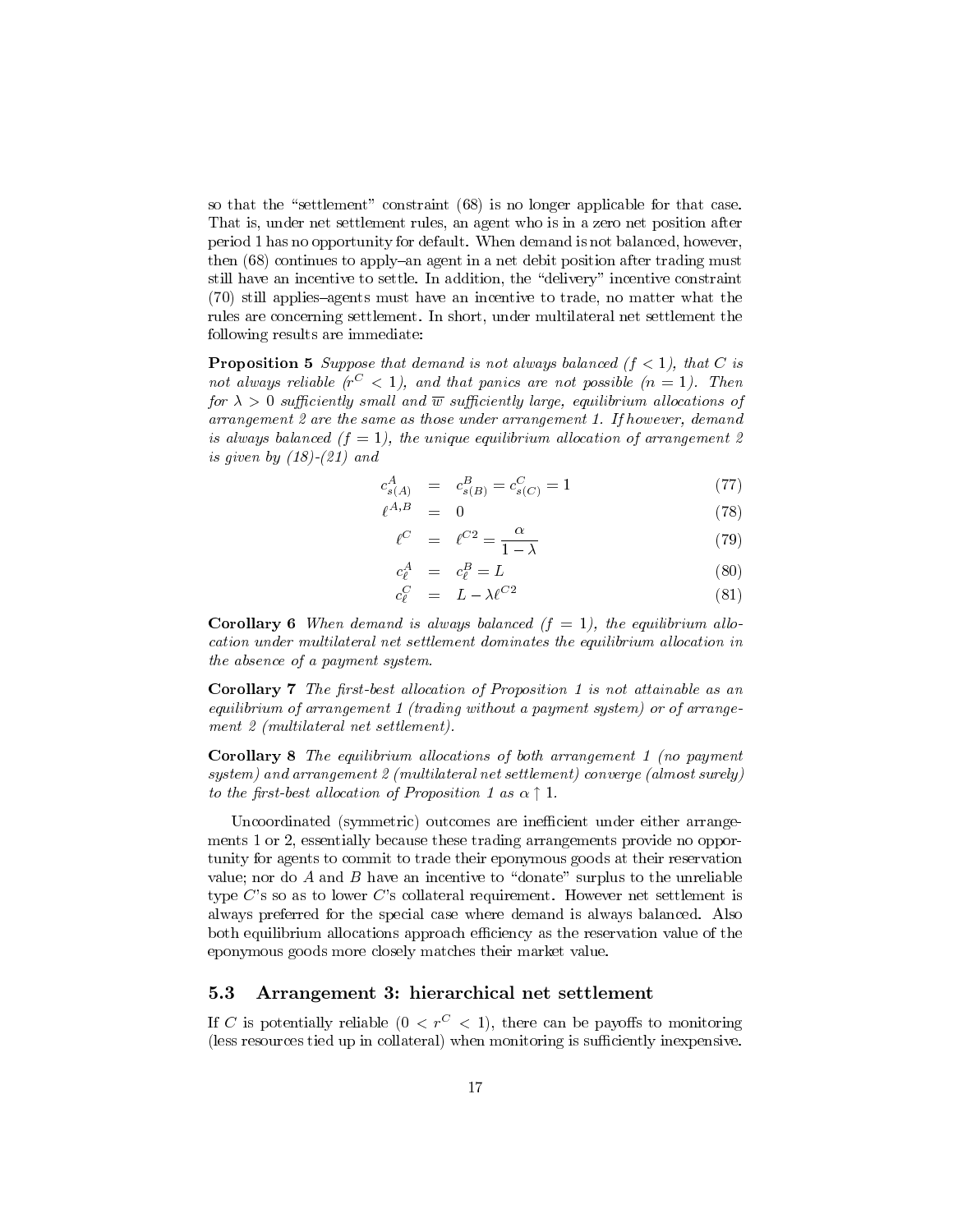The value of any information obtained via monitoring is limited by its nonverifiability, however. A type- $C$  agent may agree to be monitored by a type-A or type-B agent, but when the orientation of demand is uncertain  $(0<$  $e < 1$ , such information may be useless ex post. Monitoring by both types of potential counterparties is clearly duplicative and cannot be efficient. We therefore consider the third type of arrangement, hierarchical net settlement.

Under this arrangement, trading and settlement are identical to arrangement 2, except that type  $C$ 's are excluded from directly settling with other agents. Accordingly, a type  $A$  or  $B$  must serve as the "settlement agent" for each agent of type  $C$ . Becoming a settlement agent means that the settlement agent must monitor C and make a report to other payment system participants on  $C$ 's reliability. The monitor must also honor  $C$ 's obligations as if they were his own. Settlement consists of an instantaneous sequence of net settlements: first, between C and C's settlement agent, then among A and B. The burden of any default by  $C$  is thus borne by  $C$ 's monitor; in addition to the loss of numeraire good, the payment system may impose a nonpecuniary penalty  $X$  on monitors when their "customers" default.

 $C$  may either post collateral or agree to be monitored first. If  $C$  is monitored and found to be unreliable, ensuring settlement in all cases requires that  $C$  post sufficient collateral such that  $(68)$  holds. If C is found to be reliable, C's monitor may charge C a fee  $h'$  to offset the costs of monitoring (as was the case with planner's problem analyzed above). Truth-telling conditions analogous to (28) and  $(29)$ , and an individual rationality condition analogous to  $(30)$  allow us to derive an implicit definition of  $h'$  (analogous to (46) in the planner's problem)

$$
E_{E,F}w\left(c_*^A + h'\right) = E_{E,F}w\left(c_*^A\right) + M/r^C\tag{82}
$$

where  $E_{E,F}$  denotes expectation with respect to the random variables E and F, and  $c_*^A$  denotes the sum of the monitor's consumption in an allocation without monitoring, such as described in Proposition 4.<sup>13</sup> We can n

**Proposition 9** Suppose that demand is not always balanced  $(f < 1)$ , that C is sometimes but not always reliable  $(0 < r^C < 1)$ , and that panics are not possible  $(n = 1)$ . Then for  $\lambda, M > 0$  sufficiently small and  $\overline{w}$  sufficiently large,

 $^{13}$  As in the planner's problem, (82) can be stated in somewhat simplified form because we are analyzing equilibria in which the monitor's equilibrium consumption does not fall below his autarky level.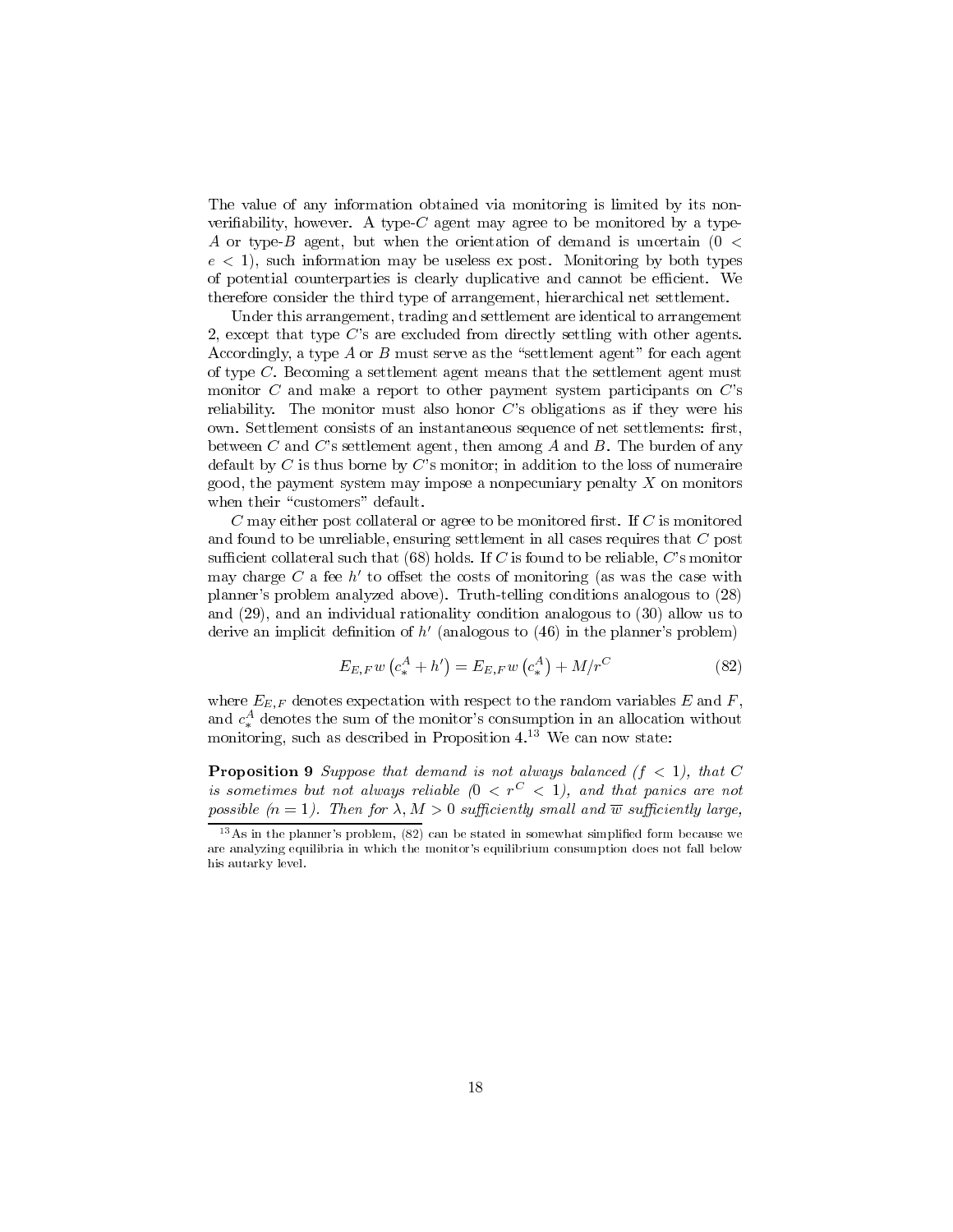equilibrium allocations of arrangement 3 are given by  $(18)-(21)$  and

$$
\ell^{A,B} = 0 \tag{83}
$$

$$
\ell^C = \ell^{C1} = \left(\frac{1}{1-\lambda}\right) \tag{84}
$$

$$
c_{\ell}^{A} = c_{\ell}^{A^{**}} + \mu^{A} \chi \{ D^{C} = D_{H} \} h' \tag{85}
$$

$$
c_{\ell}^{B} = c_{\ell}^{B^{**}} + \mu^{B} \chi \{ D^{C} = D_{H} \} h' \tag{86}
$$

$$
c_{\ell}^{C} = c_{\ell}^{C**} + \chi \{ D^{C} = D_{H} \} \left( \lambda \ell^{C1} - h' \right)
$$
 (87)

$$
\mu^A \mu^B = 0 \tag{88}
$$

$$
\mu^A + \mu^B = 1 \tag{89}
$$

Corollary 10 The first-best allocation of Proposition 2 is not attainable as an equilibrium of arrangement 3 (hierarchical net settlement), but equilibrium allocations of arrangement 3 approach the first-best allocation (almost surely) as  $\alpha \uparrow 1$ .

**Corollary 11** Under the hypotheses of the proposition, arrangement 3 (hierarchical net settlement) dominates both arrangement 1 (no payment system) and  $arrangement 2$  (multilateral net settlement).

**Proof.** (Sketch) The proposition and corollary 11 follow immediately from the discussion above. Corollary 10 follows from Proposition 3 and the observation that  $\ell^{C3} > \ell^{Cm}$  when C is found to be unreliable.  $\blacksquare$ 

Finally we consider the impact of panics on equilibrium allocations. In a panic all parties are unreliable and must post collateral satisfying at least the delivery incentive condition (70). In the absence of a payment system, additional collateral would be required at the settlement stage, i.e., each agent would post collateral sufficient to satisfy  $(68)$ . Under net settlement (arrangements 2 or 3), this more stringent collateral position would only apply to agents who would normally be expected to end period  $1$  in a net debit position, i.e. agent  $C$ . Accordingly, in a panic state, equilibrium allocations of all three arrangements would be given as in the following:

**Proposition 12** Suppose that panics are possible  $(n < 1)$ . Then when a panic occurs, equilibrium allocations under arrangement 1 is given by  $(18)-(21)$  and

$$
\ell^{A,B,C} = \ell^{C1} = \frac{1}{1-\lambda} \tag{90}
$$

$$
c_{\ell}^{A} = c_{\ell}^{A^{**}} - \lambda \ell^{A} \tag{91}
$$

$$
c_{\ell}^{B} = c_{\ell}^{B^{**}} - \lambda \ell^{B} \tag{92}
$$

$$
c_{\ell}^{C} = L - \lambda \ell^{C1} - (1 - F)P \qquad (93)
$$

$$
P \in [\alpha, 1] \tag{94}
$$

Under arrangements  $2$  or  $3$ , identical allocations obtain except that

$$
\ell^{A,B} = \frac{\alpha}{1 - \lambda} \tag{95}
$$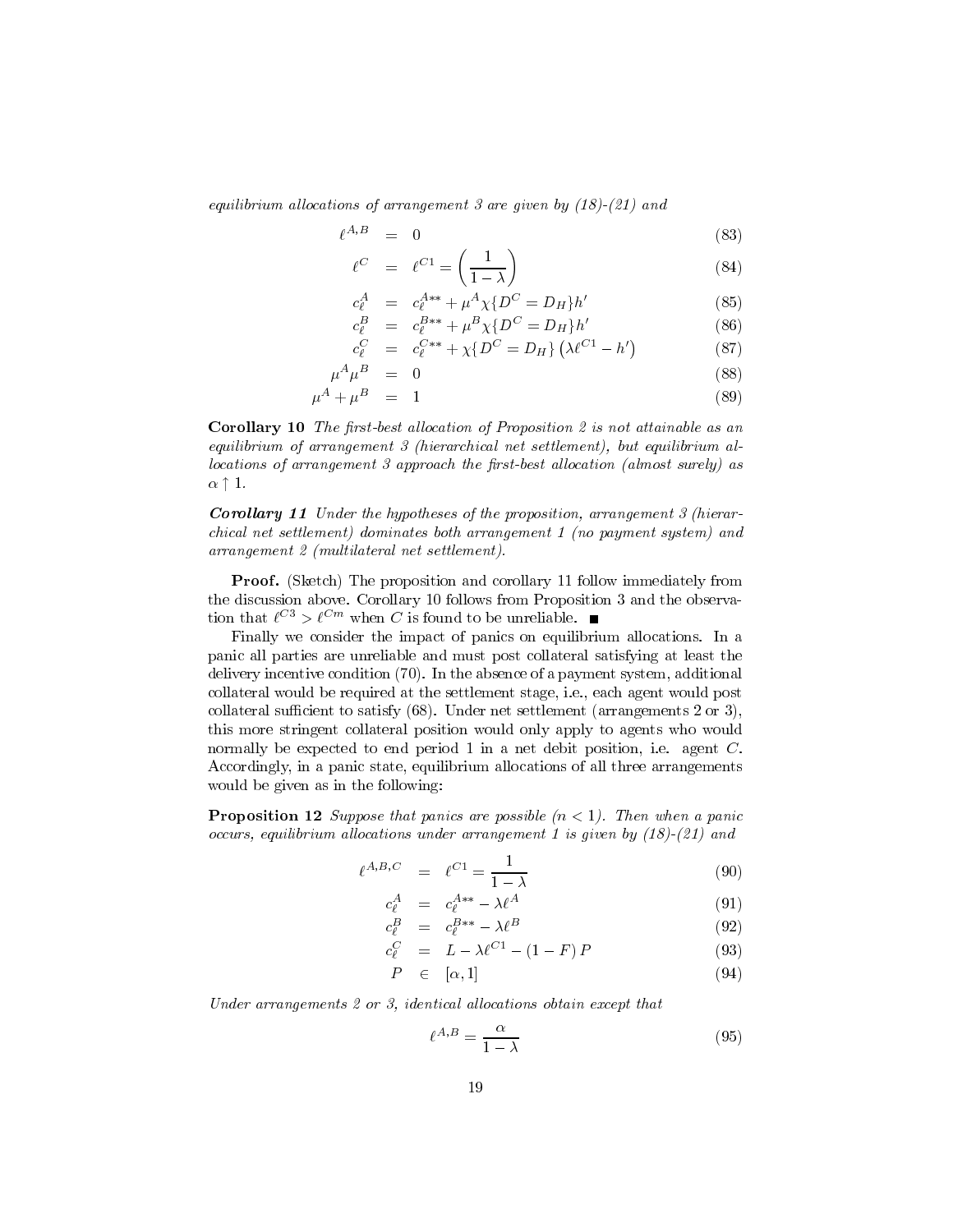when demand is not always balanced  $(f < 1)$ ; when demand is always balanced  $(f = 1)$ , collateral requirements for all types are given by

$$
\ell^{A,B,C} = \frac{\alpha}{1 - \lambda} \tag{96}
$$

**Corollary 13** The first-best allocation of Proposition 3 is not attainable as an equilibrium of any of the arrangements; however equilibrium allocations of arrangement 3 approach the first-best (almost surely) as  $\alpha \uparrow 1$ .

**Corollary 14** When a panic occurs, any equilibrium allocation of arrangement 1 is dominated by some equilibrium allocation of arrangements 2 or 3.

In summary, relative to a world without a payment system, multilateral and hierarchical net settlement may be seen as successively better approximations to first-best outcomes. Netting by itself can economize on collateral as long as demand is balanced (Corollary 6). Imposing a hierarchy on net settlement generates further gains, by restricting the use of collateral to bad credits (Corollary 11). However netting is less effective in a panic, when collateral is necessary to generate incentives to trade (Proposition 12).

#### 6 Settling on the books of a central bank

We now analyze a trading game where settlement occurs on the books of the central bank. Central bank liabilities have value because a fourth type of agent, taxpayers, must exchange their endowment of the numeraire good for central bank liabilities in order to pay taxes to the government.

Under this new arrangement (arrangement 4), period 1 trades no longer consist of exchanges of private promises for period 2 deliveries of the numeraire good, in return for period 1 deliveries of an eponymous good. Instead, transactions are "spot" transactions of eponymous goods in return for a credit entry on the supplier's central bank account.<sup>14</sup> All transactions in central bank claims are final. Since agents of type  $A, B$ , and  $C$  are not endowed with central bank claims in period 0, they can only obtain these by borrowing them from the central bank in period 1, in the form of "overdrafts" on their account, i.e., credits against promised delivery of the numeraire good in period 2. The central bank may or may not require collateral when it grants these overdrafts. By assumption the central bank cannot monitor.

In this expanded environment, we will wish to consider allocations in which default can occur. If the central bank grants uncollateralized credit to an agent and the agent defaults, the default must be covered by the taxpayers, whose losses are incorporated in the social planner's objective. Taxpayers are assumed to be endowed with sufficient numeraire to cover any default. Central bank

 $^{14}$  Implicit in our analysis is the reasonable notion that a public can provide DVP (or at least a close approximation to it) more cheaply than a private system could.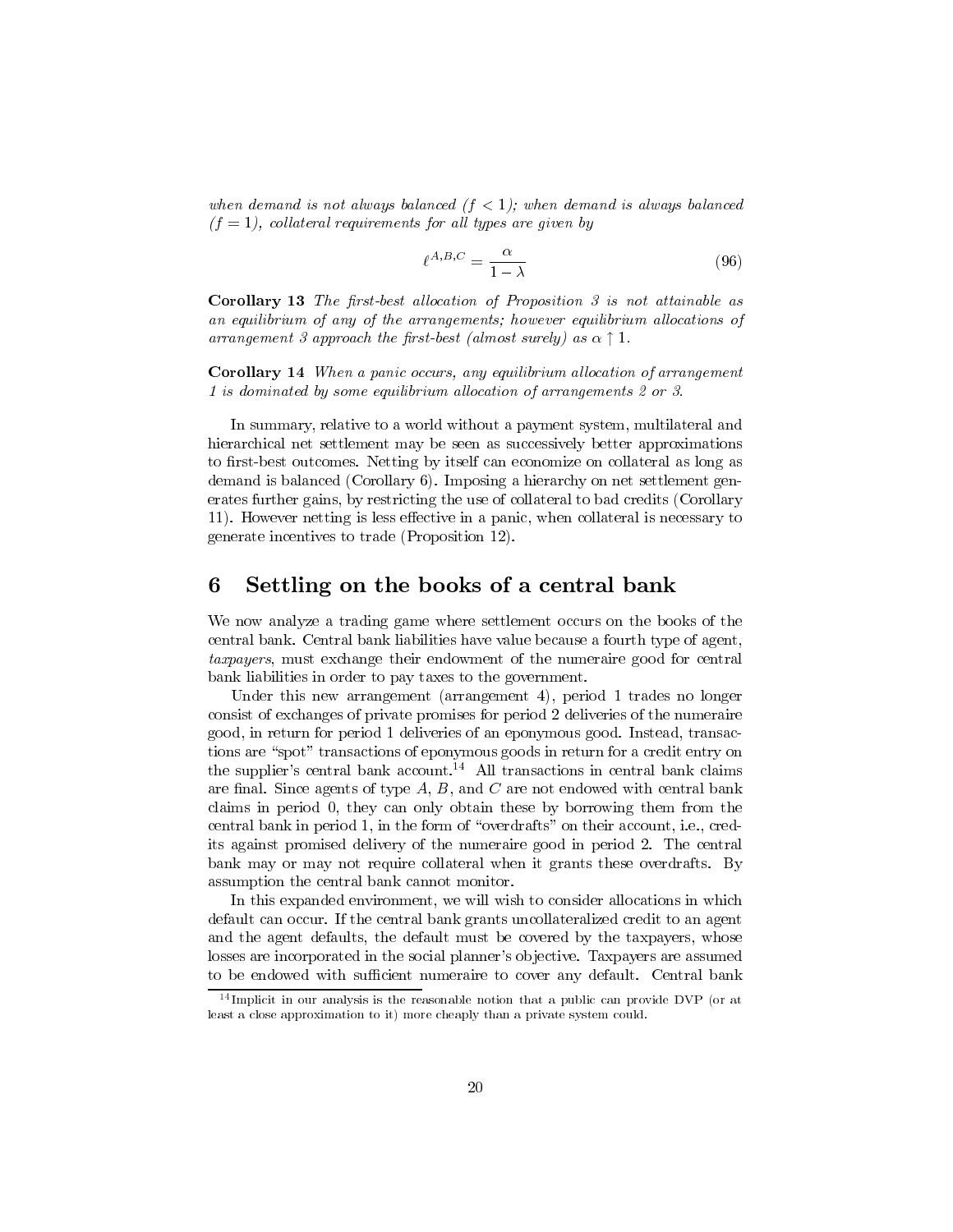claims that left outstanding after the settlement stage (i.e., any net debit positions that are in default) carry a social cost of  $\pi > 0$  per claim outstanding, which is borne by the taxpayers.

As a benchmark we consider symmetric pure-strategies equilibria of a trading game, characterized by the following payment system: suppose that all agents always have central bank accounts, as well as access to zero-interest uncollateralized overdraft credit during the trading period. Since there is no doubt concerning the value of central bank claims, trade always occurs in such an environment. The only uncertainty is whether agents will default. The likelihood of default depends on two factors, the first being the extent to which all trades are offsetting, and the second being the value of agents' default shocks  $D$ . If all trades are offsetting then the value of the default shocks is irrelevant because there is nothing for an agent to default on: since all payment is in the form of credits and debits on the books of the central bank, offsetting book entries are in effect subject to a form of net settlement. If all transactions do not net out to zero, then an agent will default if and only if he experiences a low default-cost shock (given the structure of demand shocks this can only happen for agent  $C$ ).

The resulting equilibria can be characterized by the following conditions (in addition to  $(18)-(21)$ 

$$
A, B, C = 0 \tag{97}
$$

$$
c_{\ell}^A = c_{\ell}^{A^{**}} \tag{98}
$$

$$
c_{\ell}^{B} = c_{\ell}^{B^{**}} \tag{99}
$$

$$
c_{\ell}^{C} = L - \chi \{ D^{C} = D_{H} \} (1 - F)P \qquad (100)
$$

$$
P \in [\alpha, 1] \tag{101}
$$

The desirability of this arrangement vis-a-vis the private arrangement depends critically on the structure of the demand shocks:

**Proposition 15** As  $f \uparrow 1$ , arrangement 4 is preferred to the private arrangements  $1, 2, and 3.$ 

**Proof.** Under arrangement 4, the expected social loss (due to potential defaults by  $C$  on overdrafts) is given by

$$
\pi \left[ n \left( 1 - r^C \right) + \left( 1 - n \right) \right] \left( 1 - f \right) P \tag{102}
$$

since a default by C occurs on a promised payment P when either  $(1)$  there is no panic,  $C$  is unreliable, and demand is not balanced, as occurs with probability  $n(1-r^C)(1-f)$ ; or (2) if a panic occurs and demand is not balanced, as occurs with probability  $(1 - n)(1 - f)$ . These probabilities become arbitrarily small for f sufficiently close to 1. Hence as f approaches 1, (102) is less than the cost of collateral or monitoring necessary to sustain trade under a private arrangement.  $\blacksquare$ 

**Corollary 16** As  $f \uparrow 1$  and  $\alpha \uparrow 1$ , equilibrium allocations of arrangement 4 converge (almost surely) to the full-enforcement allocation.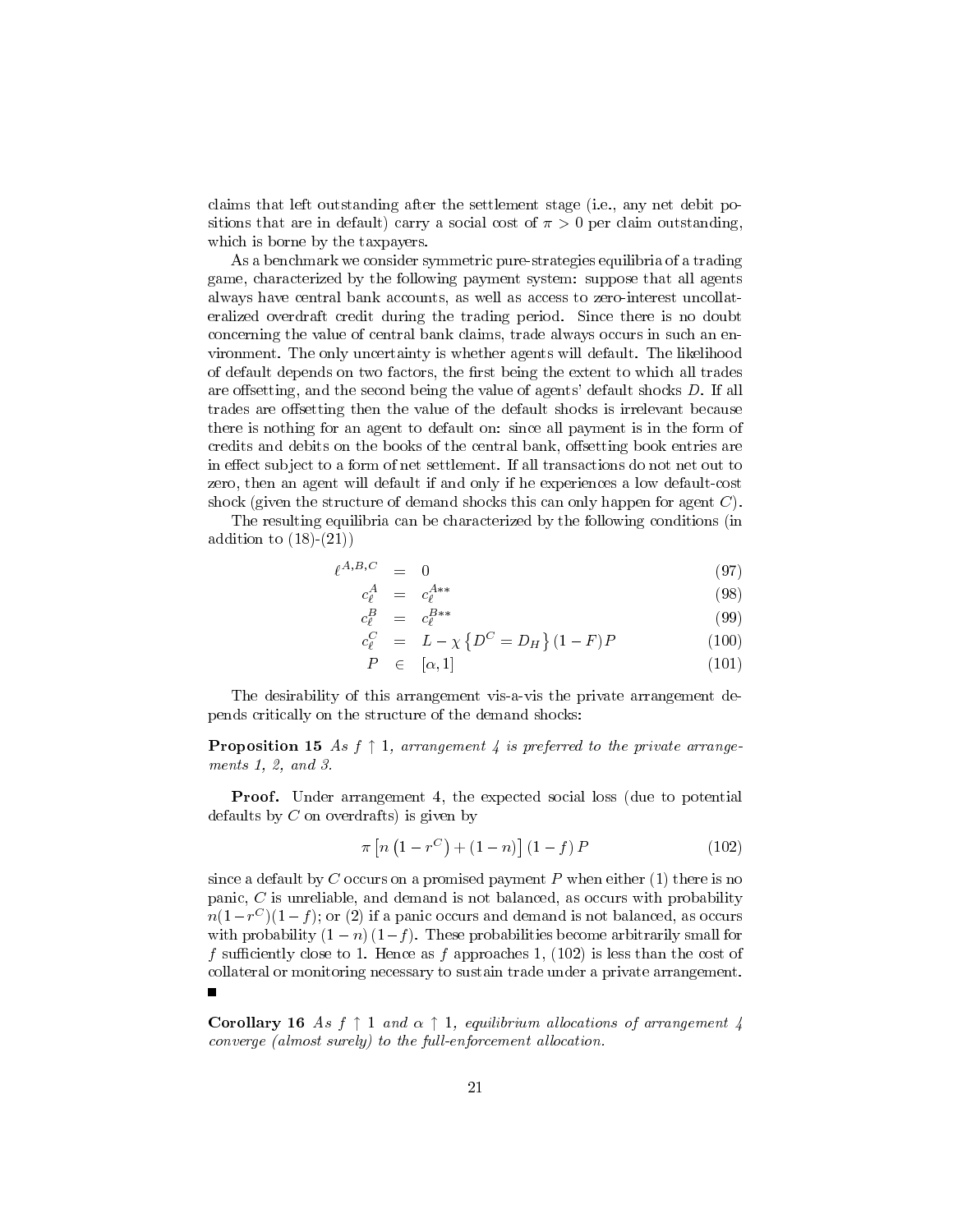Proposition 15 and Corollary 16 demonstrate the appeal of central-bank operated payment systems. That is, settling on the books of a central bank can at least partially overcome problems of limited enforcement, without resorting to costly measures such as collateral or monitoring. Relative to wholly uncoordinated payments (i.e., arrangement 1 above) a central-bank operated payment system (arrangement 4) offers two channels for improvement. The first is the de facto netting of offsetting payments, while the second is the substitution of the government's claims on the taxpayers for private claims. If demand is always balanced, these two channels work in perfect conjunction and the problem of limited enforcement vanishes.

The downside of this arrangement is, of course, that demand may not always be balanced and taxpayer losses may result. For unfavorable parameter values ( $\pi$  too large, n, f, or  $r^{C}$  too small) the expected cost to the taxpayers, i.e., (102), may be large enough to wipe out the social gains of central bank settlement. Clearly, the central bank could always limit its exposure by only granting credit against collateral. Always requiring collateral would eliminate the possibility of transfer from the taxpayers but also wipes out the potential welfare gains of settling on the books of the central bank.

An alternative means of limiting the central bank's exposure is to restrict access to central bank settlement. Consider a hierarchical variation on arrangement 4, in which only  $A$  and  $B$  enjoy access to central bank settlement with uncollateralized daylight overdraft privileges. Agents of type  $C$  do not enjoy access to central bank settlement services but instead must settle through an agent of type  $A$  or  $B$ . During normal times, equilibrium allocations under this new arrangement (arrangement 5) will be given by Proposition 9. C will be monitored by his settlement agent, and, if found to be unreliable, will be required to post collateral (if found to be reliable, he pays a fee to his settlement agent).

During panics, neither  $A$  nor  $B$  is required to post collateral. But  $C$ 's settlement agent will still require  $C$  to post collateral before agreeing to settle  $C$ 's transactions. To guarantee settlement under all demand structures and market prices, the more stringent collateral requirement (68) is necessary. In summary, we have

**Proposition 17** Suppose that  $f < 1$ . Under arrangement 5, during normal times equilibrium allocations are as in Proposition 9. During panics they are given by  $(18)-(21)$ ,  $(91)-(93)$ , and

$$
\ell^{A,B} = 0 \tag{103}
$$

$$
\ell^C = \frac{1}{1 - \lambda} \tag{104}
$$

Arrangement 5 thus falls in between a private hierarchical arrangement (arrangement 3) and universal access to central bank settlement (arrangement 4). Relative to the private arrangement it offers the advantage of requiring less collateral during panics. Relative to arrangement 4, it reduces central bank exposure, but imposes collateral costs on parties lacking central bank access.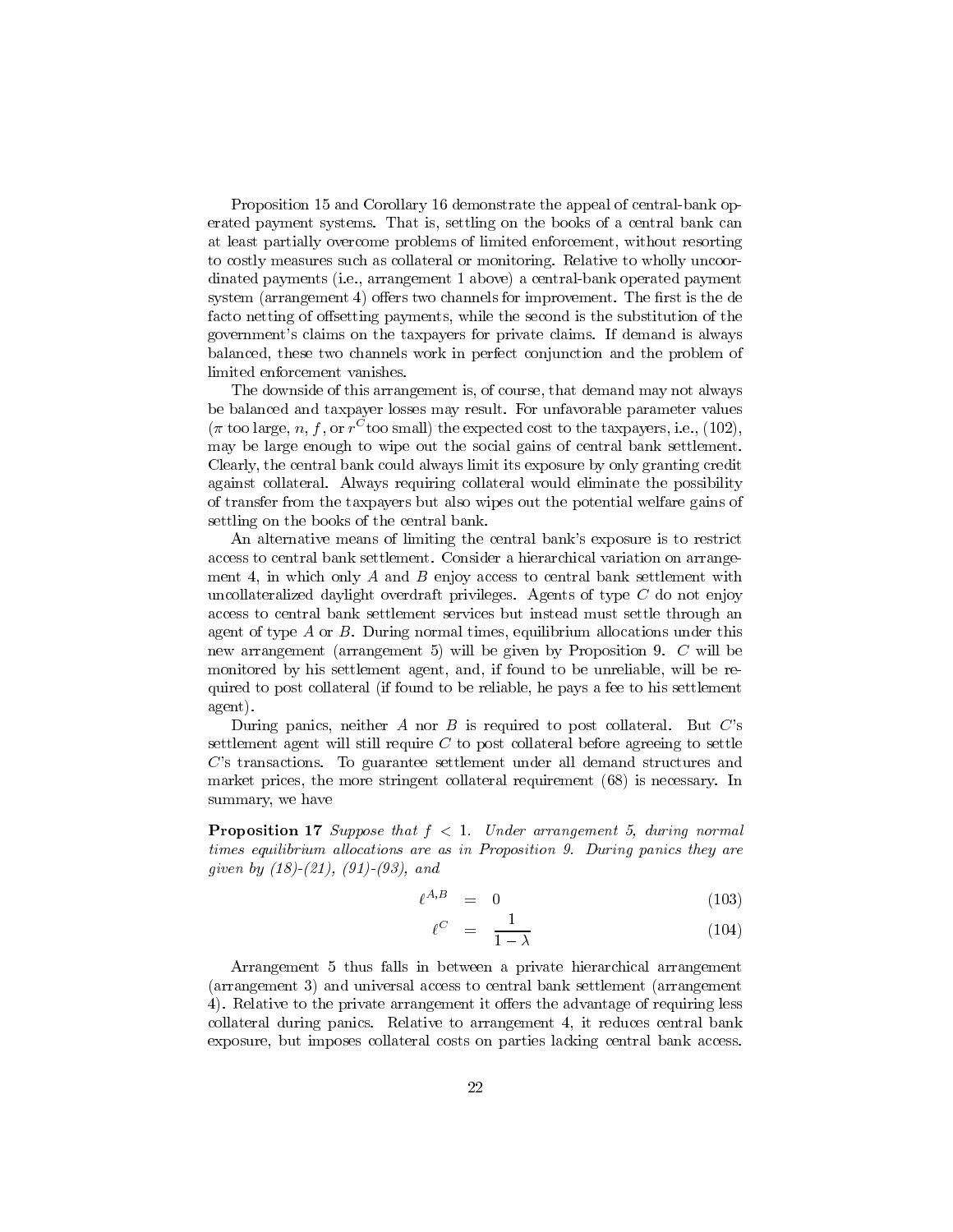Evidently, arrangement 4 will be socially preferred to arrangement 5 as  $f$  approaches unity.

#### $\overline{\mathbf{7}}$ Policy implications

Above we have seen that a central-bank operated arrangement may offer both potential advantages and disadvantages as compared to private payment arrangements. If the pattern of payments is predicable enough, or if all potential payment system participants are reliable enough, then settling on the books of a central bank can provide efficiency gains by economizing on the use of costly collateral or monitoring. On the other hand, too widespread access to central bank settlement services can have reduce the efficiency gains from private-sector monitoring of risky counterparties. Most modern large-value payment systems. which typically incorporate both public and private elements, may be seen as attempts to refine this tradeoff. Below we describe some features of these systems, and use the model laid out above to evaluate their potential for efficiency gains.

A feature shared by all large-value payment systems is a certain degree of hierarchy. Particularly for systems that settle on the books of a central bank. membership is typically restricted to banks or bank-like institutions. Proposition 17 spells out a potential rationale for this restriction, namely that such a hierarchy allows monitoring to substitute for collateral and/or taxpayer guarantees. But this rationale becomes less compelling as average payments volume (i.e., the parameter  $f$  in our model) rises for non-members (i.e., agents of type  $C$ ).

Another avenue for limiting central bank credit exposure is for central banks to only grant intraday credit against collateral. This policy has been adopted by a number of prominent large-value systems, including Target (Euro-area) and BOJ-Net (Japan).<sup>15</sup> As mentioned above, the downside of such a policy is the cost of posting collateral. In some cases (particularly for Target), central banks have tried to minimize collateral costs by adopting liberal policies concerning the types of assets of collateral that may be posted, and generous valuations or "haircuts" associated with various types of assets. Fedwire, the large-value payment system operated by the Federal Reserve, has adopted a less conservative approach, allowing some participants access to free intraday credit (up to certain limits) but requiring riskier institutions to post collateral.<sup>16</sup>

Our analysis suggests that such collateral requirements may not always eliminate a central bank's exposure to credit risk. In the event of a widespread shock to participants' net worth (a "panic" in the model), the amount of collateral

<sup>&</sup>lt;sup>15</sup> See Bank of Japan (1997) for information on collateralized intraday credit over BOJ-Net. The corresponding information for Target is available on the European Central Bank's website, www.ecb.int.

 $16$  A full description of the Federal Reserve's policies on Payment System Risk is available online at www.federalreserve.gov/paymentsystems/psr/. See also Coleman (2002) for a history of the Federal Reserve's policies in this area.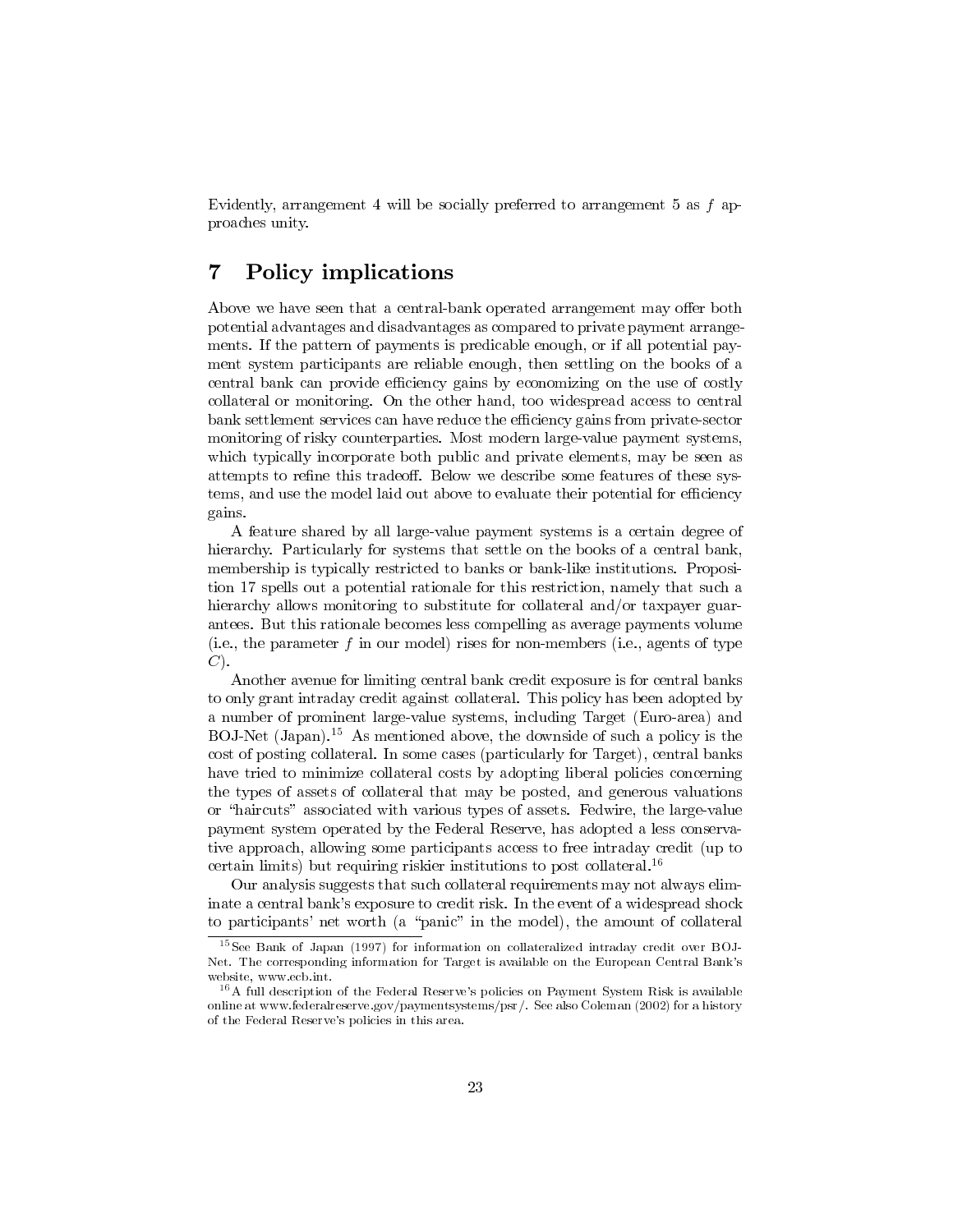required to completely eradicate the central bank's exposure could well be excessive. Consequently in such situations there will be a temptation for the central bank to suspend the requirement and to provide many, if not all participants un- or undercollateralized credit, on the likely chance that the resulting exposure will be largely eliminated through netting. Indeed it could be argued that central banks' ability and willingness (at least ex post) to serve as "intraday lender of last resort" provides the most compelling rationale for central banks' provision of settlement services.

The continued existence of privately operated, large-value payment systems might suggest that this last advantage is not decisive. But private systems are to some extent dependent on liquidity provided by a central bank. The clearest case of this can be found in CHAPS, the U.K.'s large-value payment system, which is privately operated but which settles on the books of the Bank of England. In this system, liquidity is provided by intraday repos (essentially, collateralized intraday loans) with the Bank of England.<sup>17</sup> Canada's Large Value Transfer System (LVTS) is another privately operated large value system. It operates as a multilateral net settlement system, but has been provided an explicit guarantee against settlement failures by the Bank of Canada (see Dingle 1998). By contrast, CHIPS (the large-value payment system operated by the New York Clearing House Association), enjoys no explicit guarantee against settlement failures. But the current design of CHIPS allows for payments not settled through normal procedures to be transferred to Fedwire at the end of the day (Intraday Liquidity Management Task Force 2000).

The importance of a central-bank operated "backup" can be illustrated through an elaboration of our model of multilateral net settlement (arrangement 2 above). Suppose that agents in arrangement 2 have, in addition to their access to the multilateral net settlement system, access to a central-bank operated payment system. Agents can settle their period 1 transactions either through netting and delivery of the numeraire good, or alternatively by drawing on their account at the central bank.

If no collateral were required under this new arrangement and if the central bank were to operate as arrangement 4 above (with zero-interest, uncollateralized daylight overdrafts), then the new arrangement would have same equilibrium allocations as arrangement 4. Under balanced demand, settlement obligations would completely net out at the end of period 1. If demand were not balanced and all agents were reliable, settlement would be completed in the second stage. Finally, an agent unable to settle in the second stage could draw upon his credit line at the central bank to effect settlement. The advantage of this "backup" settlement stage is that payments finality under this new arrangement would be virtually identical to that under a central-bank operated system; agents trading with a participant in this new arrangement would be guaranteed payment without resorting to costly credit or monitoring. However the disadvantage would be the same as under arrangement 4, which is that credit risk

<sup>&</sup>lt;sup>17</sup> See Buckle and Campbell (2002) for a model of the CHAPS system that incorporates the Bank of England's intraday liquidity provision.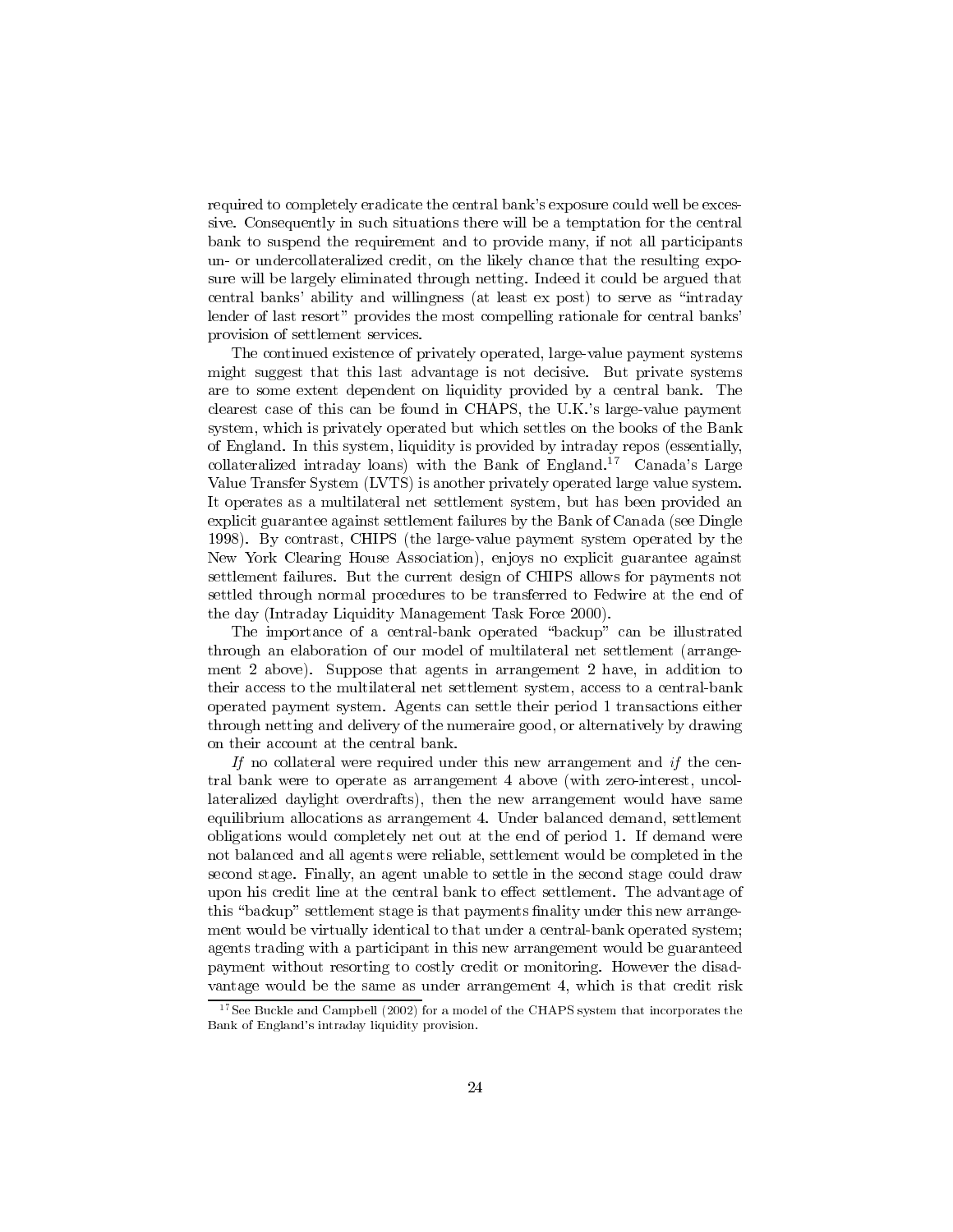would be concentrated at the central bank.

In practice, private large-value payment systems do not enjoy the sort of "carte blanche" backup that is provided by the arrangement described above. Membership in these systems is restricted; collateral is required; and access to central bank credit may be subject to the sorts of restrictions described above. Nonetheless we would argue that the presence of backup liquidity through the central bank affords the members of private payment systems assurances that promised payments will be made, without posting the quantity of collateral that would be necessary to provide such guarantees in a purely private context.

#### 8 Summary

The chief purpose of large-value payment systems is to efficiently provide assurances that payment obligations will be discharged. In a world where payment system participants are not always trustworthy (and if they were, there would be little need for elaborate payment systems), a number of devices can be employed to provide such assurance. These include the posting of collateral, monitoring, netting, and the substitution of public-sector obligations for private ones. Above we have investigated the tradeoffs that arise in the application of these various means for ensuring that pledges will be honored.

Our analysis assumes that settlement can always be assured by the posting of sufficient collateral. As posting collateral entails costs, a key issue in payment system design is the extent to which the use of collateral may be avoided. Netting of settlement obligations can economize on collateral but is not a panacea, since the efficacy of netting depends on the extent to which incentives are in place for agents to engage in offsetting trades.

Another means of economizing on collateral is for potentially risky agents to be monitored by more reliable agents. In a decentralized context this can be accomplished if the payment system operates in a hierarchical fashion, whereby some agents are excluded from directly settling their own obligations, but must instead settle through a monitor. Incentive constraints on the monitors imply that monitored agents either end up either paying fees to their monitor, or posting collateral, for the privilege of being able to settle their obligations through the payment system.

We also investigate the extent to which settlement in public-sector obligations, *i.e.*, settlement on the books of a central bank, may enhance the reliability of settlement without the use of costly collateral. Central-bank operated settlement systems offer two noteworthy advantages over private systems. The first of these is that the absolute finality of payment in central bank funds allows agents to engage in DVP or "pure spot" transactions. The second is that settlement in central bank funds is robust, in the sense that agents will always have an incentive to engage in DVP transactions, even in states where the reliability of all private credits may be suspect.

These advantages must be weighed against the associated cost, *i.e.*, increased exposure of the central bank and ultimately the taxpayers to credit risk. This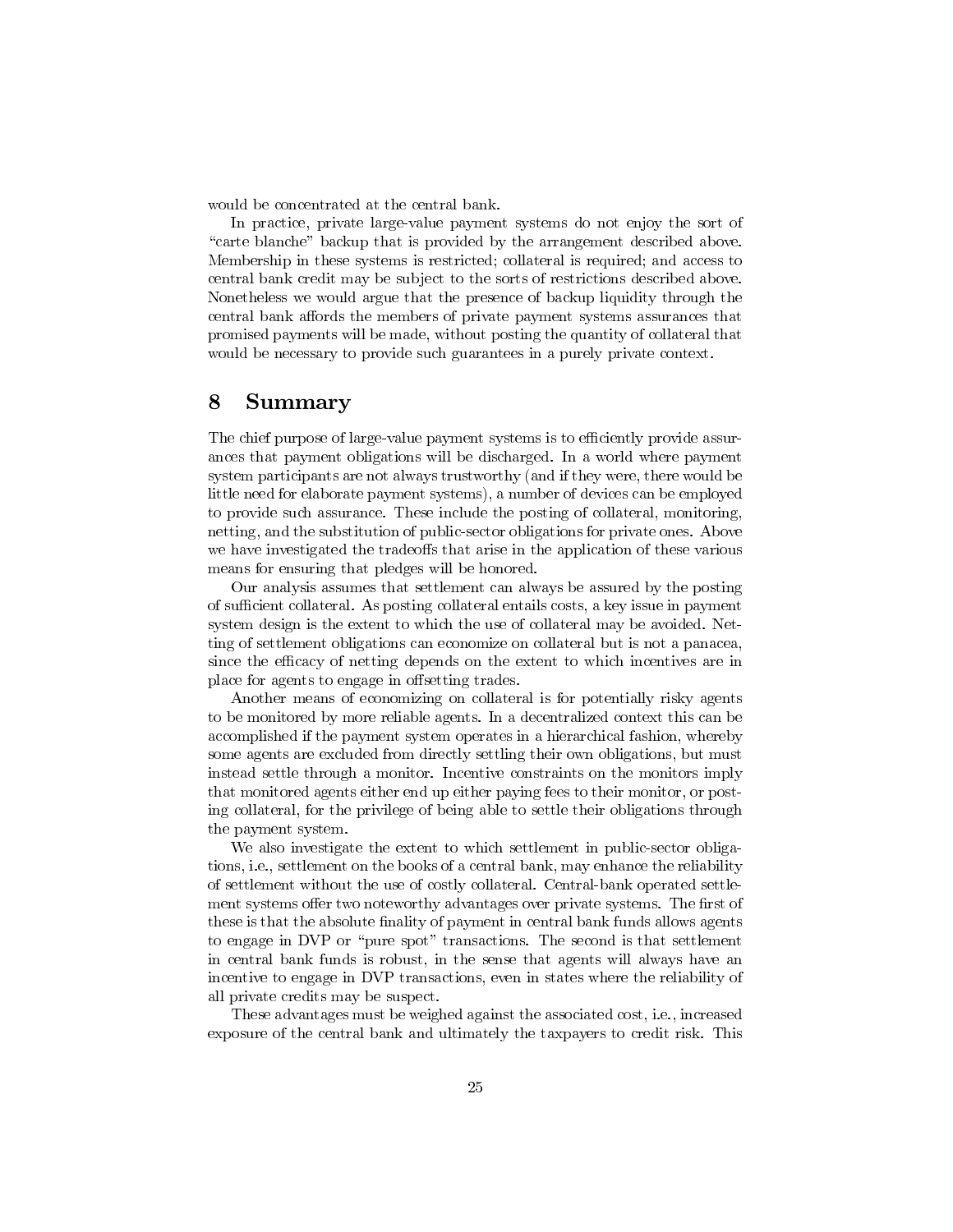cost may be partly offset by the netting implicit in central bank settlement, or by the judicious application of collateral requirements. Too stringent collateral requirements, however, particularly during times of duress, can undo the potential benefit provided by central bank settlement.

In conclusion, the analysis above has provided an outline of some of the issues involved in the design of large-value payment systems, and of some of the key differences between public and private systems. Ongoing technological change and financial deregulation suggest that payment systems will continue to confront these issues in one form or another. Additional investigation of the topics addressed above may prove useful in delineating the tradeoffs posed by these developments.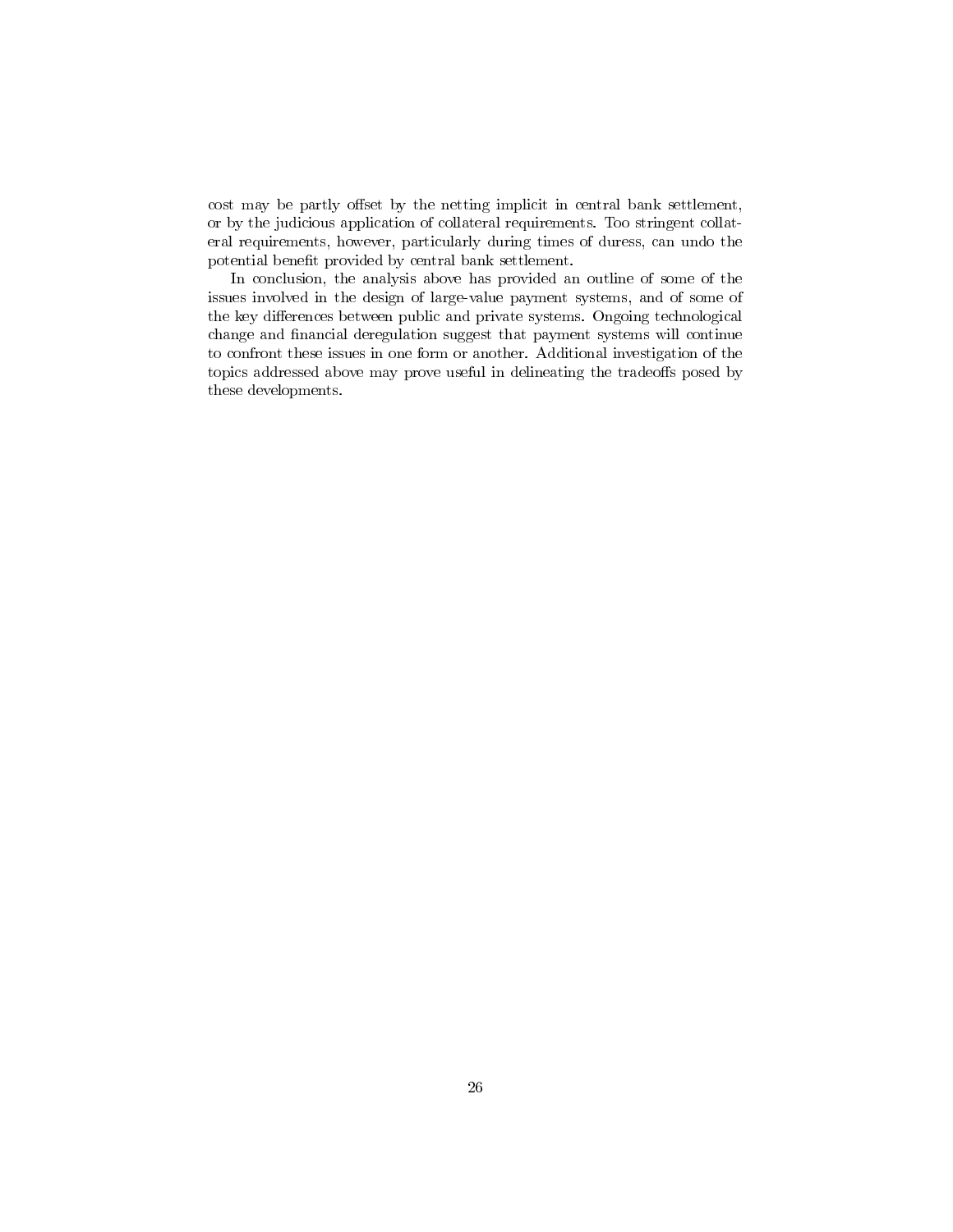### References

- [1] Bank of England. "Bank of England Settlement Accounts: A Consultation Document."
- [2] Bank of Japan. "The Framework for Restructuring the BOJ-NET Funds Transfer System." Bank of Japan Quarterly Bulletin August, 1997: 101-4.
- [3] Buckle, Simon and Erin Campbell. "Settlement Bank Liquidity in an RTGS System with Collateralized Intraday Credit." Unpublished working paper, January 2002.
- [4] Coleman, Stacy Panigay. "The Evolution of the Federal Reserve's Intraday Credit Policies." Federal Reserve Bulletin February 2002, 88(2): 67-84.
- [5] Diamond, Douglas W. "Financial Intermediation and Delegated Monitoring." Review of Economic Studies July 1984,  $51(3)$ : 393-414.
- [6] Dingle, James. "The LVTS—Canada's large-value transfer system." Bank of Canada Review Autumn 1998: 39-56.
- [7] Freeman, Scott. "The Payment System, Liquidity, and Rediscounting." American Economic Review December 1996, 86(5): 1126-38.
- [8] Freixas, Xavier, Bruno M. Parigi, and Jean-Charles Rochet. "Systemic Risk, Interbank Relations, and Liquidity Provision by the Central Bank." Journal of Money, Credit, and Banking August 2000 Part 2, 32(3): 611-38.
- [9] Fujiki, Hiroshi, Edward J. Green, and Akira Yamazaki. "Sharing the Risk of a Settlement Failure." Working Paper 594D, Federal Reserve Bank of Minneapolis, February 1999.
- [10] United States General Accounting Office. Payment Systems: Central Bank Roles Vary but Goals are the Same. GAO Report #GAO-02-303, February 2002.
- [11] Holmström, Bengt and Jean Tirole. "Public and Private Supply of Liquidity." Journal of Political Economy February 1998, 106(1): 1-40.
- [12] Holthausen, Cornelia and Thomas Rønde. "Regulating Access to International Large-Value Payment Systems." Review of Financial Studies 2002, 15: 1561-1586.
- [13] Intraday Liquidity Management Task Force. "Intraday Liquidity Management in the Evolving Payment System: A Study of the Impact of the Euro, CLS Bank, and CHIPS Finality." New York: Payments Risk Committee, 2000.
- [14] Kocherlakota, Narayana R. "Risky Collateral and Deposit Insurance." Advances in Macroeconomics 2001, 1(1): article 2.